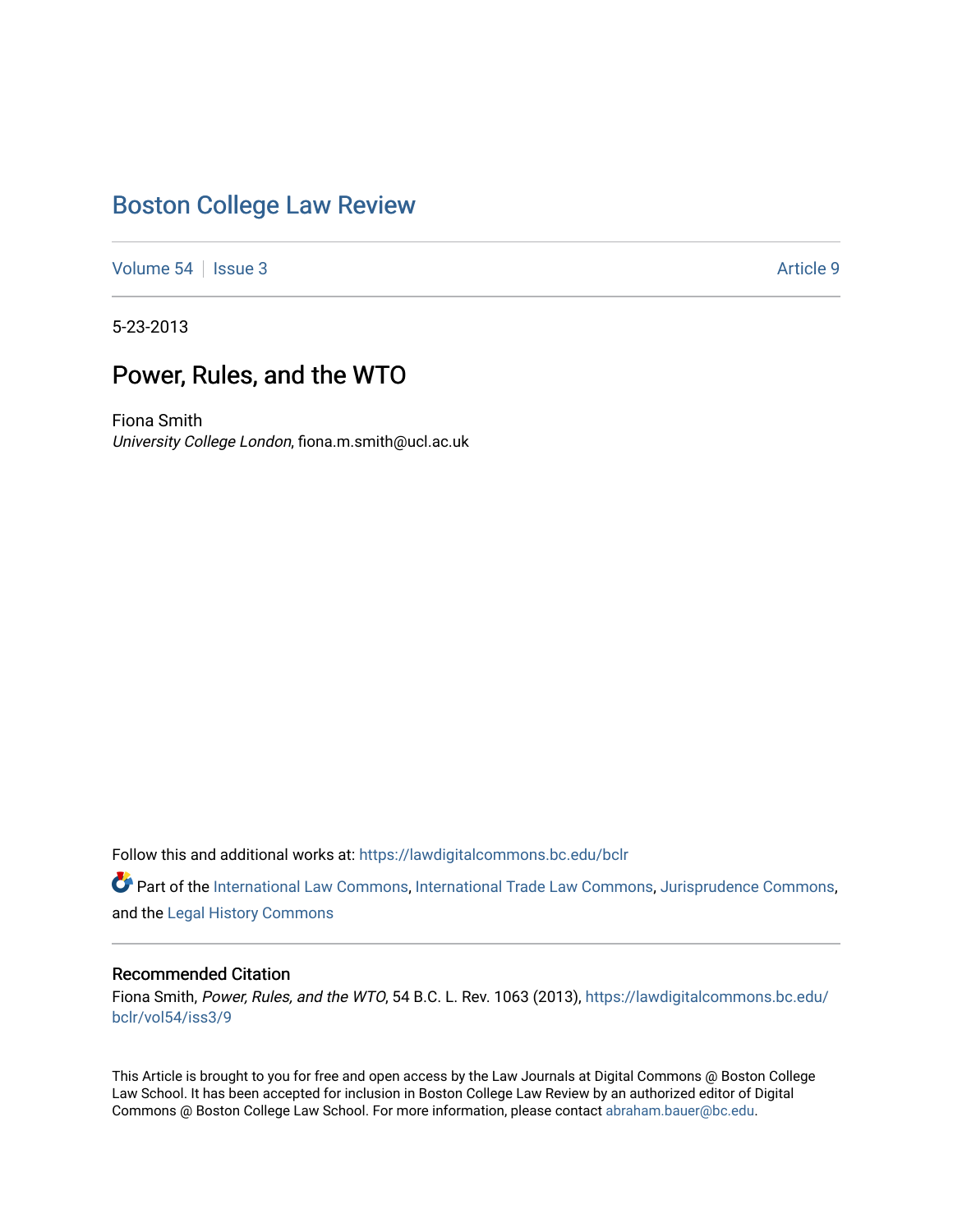## **POWER, RULES, AND THE WTO**

FIONA SMITH[\\*](#page-1-0)

**Abstract:** Using Martti Koskenniemi's theory about international law as a starting point, this Article examines how the interpretive heritage of the World Trade Organization (WTO) constrains the interpretive options available for understanding the WTO rules. First, this Article describes Koskenniemi's critique of international law as being in permanent conflict between visions of international law as utopia and as apology. It then examines how Koskenniemi's theory, which was originally published before the WTO's creation, would apply to the WTO. Finally, it concludes that, in the context of the WTO, the WTO's interpretive culture restrains the slide between visions of utopia and apology that Koskenniemi claimed.

*Power in international politics is like the weather. Everyone talks about it, but few understand it.*

 $-$ Joseph S. Nye, Jr.<sup>[1](#page-1-1)</sup>

#### **INTRODUCTION**

 As Joseph Nye's quotation reveals, it is easy to talk about legitimate power in international politics without really understanding it.[2](#page-1-2) Defin-

 $\overline{a}$ 

1063

<sup>\*</sup> © 2013, Fiona Smith, Faculty of Laws, University College London. This Article is based on a paper presented at Boston College Law School's Symposium, *Filling Power Vacuums in the New Global Legal Order*, on October 12, 2012, where Professor Anne-Marie Slaughter gave the keynote address. The author would like to thank Sean Coyle and all those at the Symposium for their comments on this paper, especially Professor Frank Garcia.

<sup>1</sup> Joseph S. Nye, Jr., *The Changing Nature of World Power*, 105 Pol. Sci. Q. 177, 177 (1990). In 1995, the World Trade Organization (WTO) replaced the General Agreement on Tariffs and Trade (GATT) as the organization overseeing the multilateral trading system. *The 128 Countries That Had Signed GATT by 1994*, WORLD TRADE ORG., http://www. wto.org/english/thewto\_e/gattmem\_e.htm (last visited Apr. 2, 2013). The WTO comprises 159 member countries and provides a forum for its members to negotiate trade agreements and to settle trade disputes. *Understanding the WTO: Who We Are*, WORLD TRADE Org., http://www.wto.org/english/thewto\_e/whatis\_e/who\_we\_are\_e.htm (last visited Apr. 2, 2013).

<span id="page-1-2"></span><span id="page-1-1"></span><span id="page-1-0"></span><sup>2</sup> *See id.* Power is a highly controversial and contested concept. Nye famously divided the analysis into "hard power" (i.e., the ability to wield military power), "soft power" (i.e., the ability to influence states' behavior through other means like export of culture and democracy), and "smart power" (i.e., the combination of hard and soft power into strategies to wield influence). *See* Joseph S. Nye, Jr., The Future of Power, at xiii–xiv (2011) [hereinafter Nye, The Future of Power]; Joseph S. Nye, Jr., Soft Power: The Means to Success in World Politics, at xiii (2004) (describing the concept of "smart power"); Richard L. Armitage & Joseph S. Nye, Jr., *Introduction* to CSIS Commission on Smart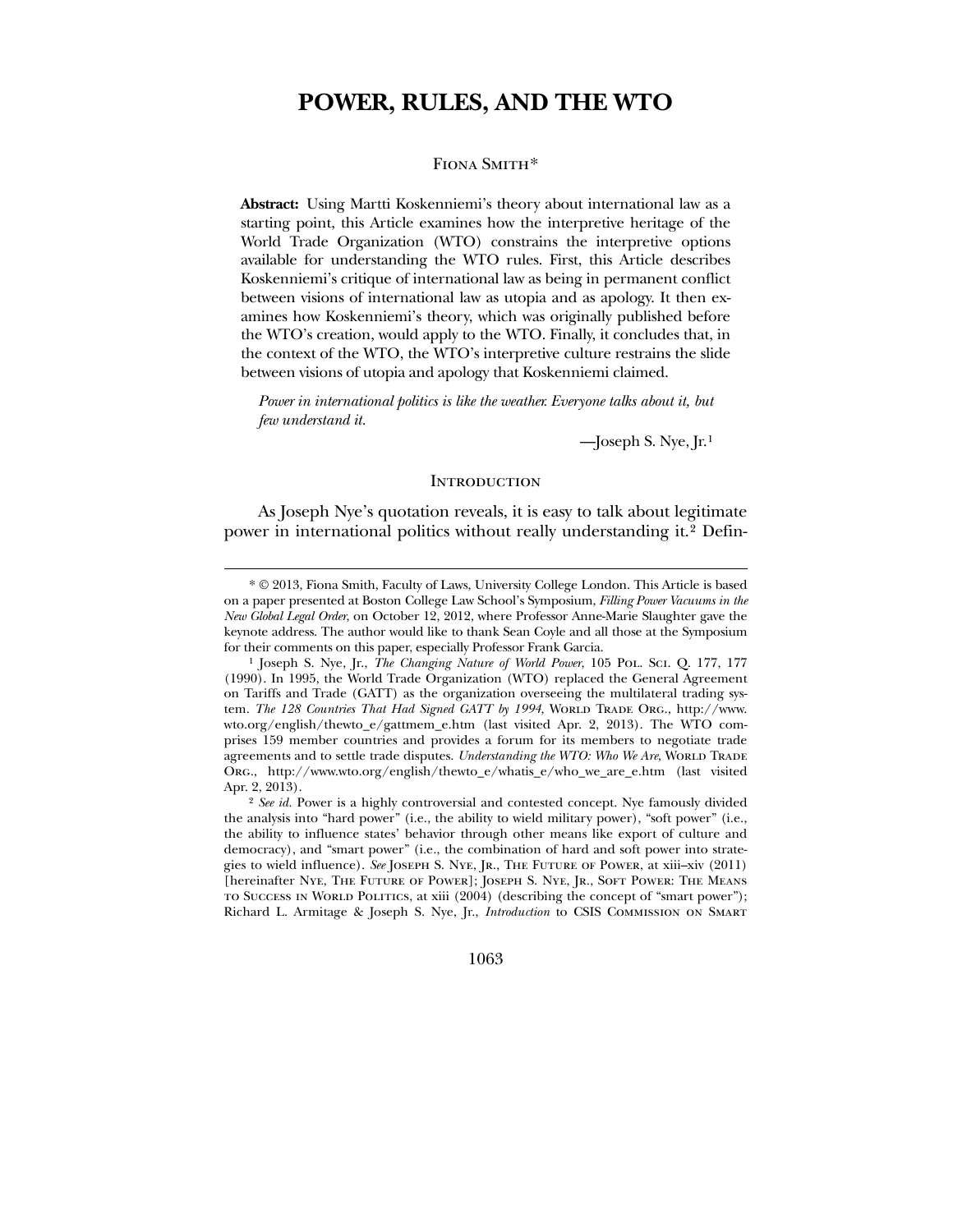ing what power is in the World Trade Organization (WTO) is especially challenging because the WTO is a highly complex and developed institutional response to the coordination of international political relationships between states in the context of trade.

 As an academic specializing in doctrinal analysis of the WTO's rules, I am interested in what place rules could occupy in a theory of legitimate power for the WTO.[3](#page-2-0) This Article does not claim to resolve this question. Instead, as a first step toward deeper reflection in later work, it tries to tease out how the rules work when they are interpreted by the panels and Appellate Body in WTO dispute settlement proceedings. Specifically, this Article examines the dynamic, almost autonomous, character of the WTO rules. To do this, the analysis focuses on one of the leading accounts of public international law to give an account of rules and their interaction with state power in international politics, Martti Koskenniemi's *From Apology to Utopia.*[4](#page-2-1) Koskenniemi's theory attempts to give concrete expression to legal practitioners' intuitive sense that the rules of international law actively inhibit states' use of power in this context.[5](#page-2-2) He recognizes that the ability to inhibit is connected to the fact that rules must be interpreted by an adjudicator in a dispute to bring them into play so that penalties can be imposed for any violation.[6](#page-2-3) Yet he denies that the power to decide on meaning rests with the adjudicator guided solely by canons of treaty interpreta-

3 *See* Angelika Bammer, Vulnerable Writing 4–14 (Sept. 14–15, 2012) (unpublished manuscript) (on file with author) (discussing the challenges faced in academic writing centered around questions and normative claims).

Power, A Smarter, More Secure America 5, 6–7 (2007), *available at* http://csis.org/ files/media/csis/pubs/071106\_csissmartpowerreport.pdf; Joseph S. Nye, Jr., *Soft Power*, FOREIGN POL'Y, Fall 1990, at 153, 166. Other scholars have contributed seminal discussions on power. *See generally* Robert A. Dahl, Who Governs?: Democracy and Power in an American City (1961) (examining the location of political power in American cities using New Haven, Connecticut as a case study); Matthew Eagleton-Pierce, Symbolic Power in the World Trade Organization (2013) (providing an interesting take on power in the WTO); Steven Lukes, Power: A Radical View (1974) (arguing that there are three dimensions of power: decisionmaking, non-decisionmaking, and ideological); Peter Bachrach & Morton S. Baratz, *Two Faces of Power*, 56 Am. Pol. Sci. Rev. 947 (1962) (proposing that studies of power consider both influentiality and decisionmaking).

<sup>4</sup> *See generally* Martti Koskenniemi, From Apology to Utopia: The Structure of International Legal Argument (Cambridge Univ. Press 2005) (1989) (demonstrating how every valid legal argument in international law can be critiqued as being either an irrelevant utopian vision or a powerless and merely descriptive apology for the way states behave). Note, of course, that it is not only Koskenniemi that explores such an interesting and diverse question. *See generally* DAVID KENNEDY, INTERNATIONAL LEGAL STRUCTURES (1987) (exploring the rhetorical structure of cases and arguments in public international law).

<sup>5</sup> *See* Koskenniemi, *supra* note 4, at 17–20.

<span id="page-2-3"></span><span id="page-2-2"></span><span id="page-2-1"></span><span id="page-2-0"></span><sup>6</sup> *See id.* at 333–39, 551.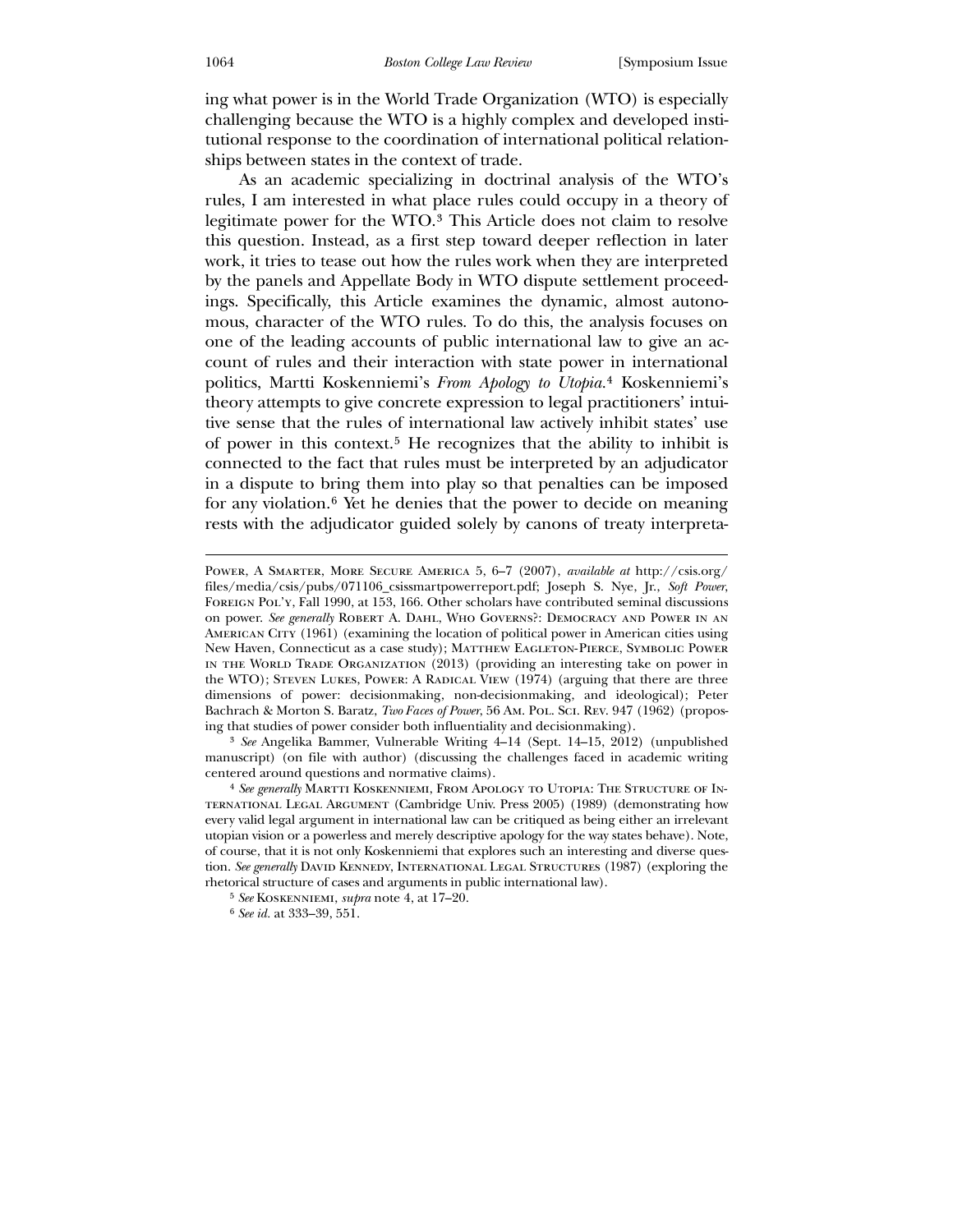tion.[7](#page-3-0) Rather, he reaches for the elusive intuition that something else about the rules is shaping which meanings the adjudicator can find when she uses canons of treaty interpretation.<sup>[8](#page-3-1)</sup>

 Ultimately Koskenniemi did not satisfactorily elaborate what that elusive "something else" was to his critics' satisfaction.[9](#page-3-2) Indeed, his theory was criticized as a deconstructivist account of public international law because he presented a vision of rules as either tethered to states' power or wholly distinct from it, with the result that the rules appeared to lack any inherent, independent character of their own.[10](#page-3-3) In an explanatory epilogue to the 2005 reprinted edition of his theory, Koskenniemi disputed this deconstructivist interpretation of his ideas, insisting that he did in fact give expression to the independent character of rules.[11](#page-3-4) Such advocacy for his ideas, in the face of criticism to the contrary, merely underscores how difficult it is to explicate precisely what phenomenon practitioners perceive when they work with rules.

 The aim in choosing Koskenniemi's theory from a plethora of work on power, rules, and law in international politics is not to argue definitely whether it correctly identifies rules' character so that this theory can be extrapolated straight to the WTO to the exclusion of other theories. Nor is this Article's aim to reject the published criticisms and offer this Article as the definitive work in an ever-growing and complex area of scholarship. Rather, this Article uses Koskenniemi's theory as a way of inching ever closer to the elusive character of rules—that "something else" about the rules that is intuitively recognized by legal practitioners.

 Thus, this Article argues that the language of the WTO rules plays a dynamic role in entrenching the meaning of the rules and that the inherited intellectual tradition of the WTO protects the rules from succumbing to the permanent slide between apology and utopia that Koskenniemi claimed. Part I reviews Koskenniemi's critique of international law.[12](#page-3-5) Part II examines how Koskenniemi's theory, which was

<sup>7</sup> *See id.* at 339.

<sup>8</sup> *See id.* at 563 ("I felt that none of the standard academic treatments really captured or transmitted the simultaneous sense of rigorous formalism and substantive or political open-endedness of argument about international law that seemed so striking to me.").

<sup>9</sup> *See, e.g.*, Iain Scobbie, *Towards the Elimination of International Law: Some Radical Scepticism About Sceptical Radicalism*, 61 BRIT. YEARBOOK INT'L L. 339, 352 (1990) (arguing that even if "Koskenniemi's desired meta-position were available, his book sets out neither the epistemic nor the ontological aspects of that position, and so his thesis begs more questions than it can attempt to answer because it can give no basis for the conclusion it offers").

<sup>10</sup> *See id.* at 346, 352.

<sup>11</sup> *See* Koskenniemi, *supra* note 4, at 603–16.

<span id="page-3-5"></span><span id="page-3-4"></span><span id="page-3-3"></span><span id="page-3-2"></span><span id="page-3-1"></span><span id="page-3-0"></span><sup>12</sup> *See infra* notes 15–44 and accompanying text.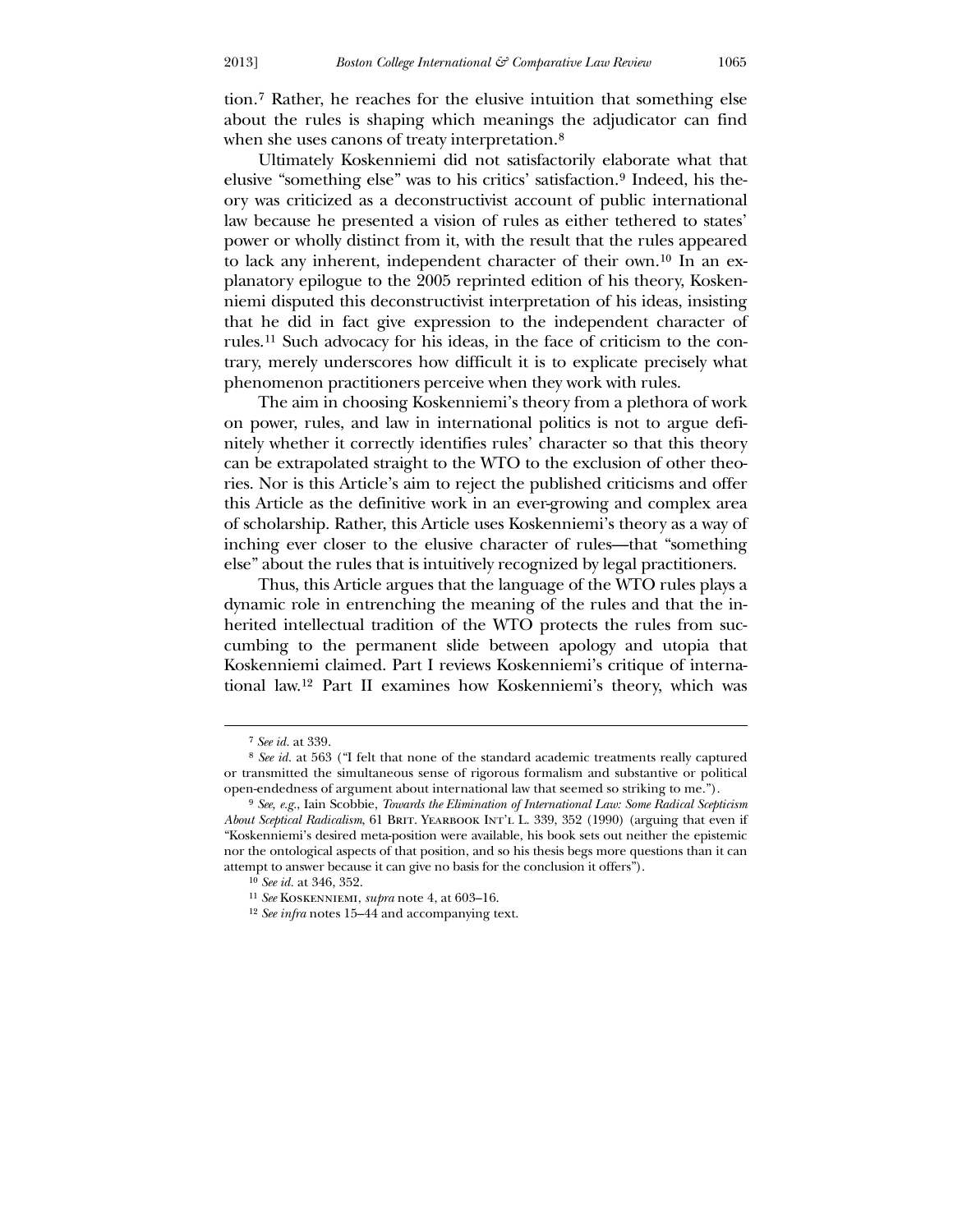originally crafted before the WTO's creation, would apply to the WTO.[13](#page-4-0) Part III then explores how interpretation of WTO rules works in practice by tracing the influence of the WTO's interpretive heritage.[14](#page-4-1)

### I. Koskenniemi's Critique of International Law

 In *From Apology to Utopia*, Koskenniemi argued that there is a permanent tension in public international law because it is either viewed as a "utopia" or as an "apology."[15](#page-4-2) Under the view of international law as utopia, the law is a series of "formal patterns" and structures wholly unconnected to the practice of states in their international affairs.[16](#page-4-3) Alternatively, under the view of law as apology, international law is simply a series of practices that protect a range of vested interests or power of states.[17](#page-4-4)

 In the view of law as utopia, under which law is understood as formal structures (i.e., cases, treaties, and sources), Koskenniemi found existing scholarship discussed such structures "as if the[y] were unconnected with the ways of using them in argument in the institutional contexts in which international lawyers worked."[18](#page-4-5) On this view, the scholarship suggested a readily discernible and stable relationship among the rules, the sources, the institutional structures, and the power relationships between states where international law operated.[19](#page-4-6) Interpretation of the rules in this vision of public international law was generally regarded as a process of trying to fix permanent meanings to rules, principles and institutions to offset the abuse of power by states.[20](#page-4-7) This method of establishing the laws' meaning (generally), Koskenniemi argued, did not recognize the dynamic nature of public international law in international politics and did not appreciate that the everchanging political context within which the law was operating would create new interpretations of the rules and new paradigms.[21](#page-4-8)

<sup>13</sup> *See infra* notes 45–73 and accompanying text.

<sup>14</sup> *See infra* notes 74–113 and accompanying text.

<sup>15</sup> *See* Koskenniemi, *supra* note 4, at 17, 342.

<sup>16</sup> *See id.* at 17, 564, 584 ("A law which would base itself on principles which are unrelated to State behaviour, will or interest would seem utopian, incapable of demonstrating its own content in any reliable way.").

<sup>17</sup> *See id.* at 17, 171–72 ("A law which would lack distance from State behaviour would amount to a non-normative apology, a mere sociological description.").

<sup>18</sup> *Id.* at 564.

<sup>19</sup> *See id.* 20 *See id.*

<span id="page-4-8"></span><span id="page-4-7"></span><span id="page-4-6"></span><span id="page-4-5"></span><span id="page-4-4"></span><span id="page-4-3"></span><span id="page-4-2"></span><span id="page-4-1"></span><span id="page-4-0"></span><sup>21</sup> *See* Koskenniemi, *supra* note 4, at 564.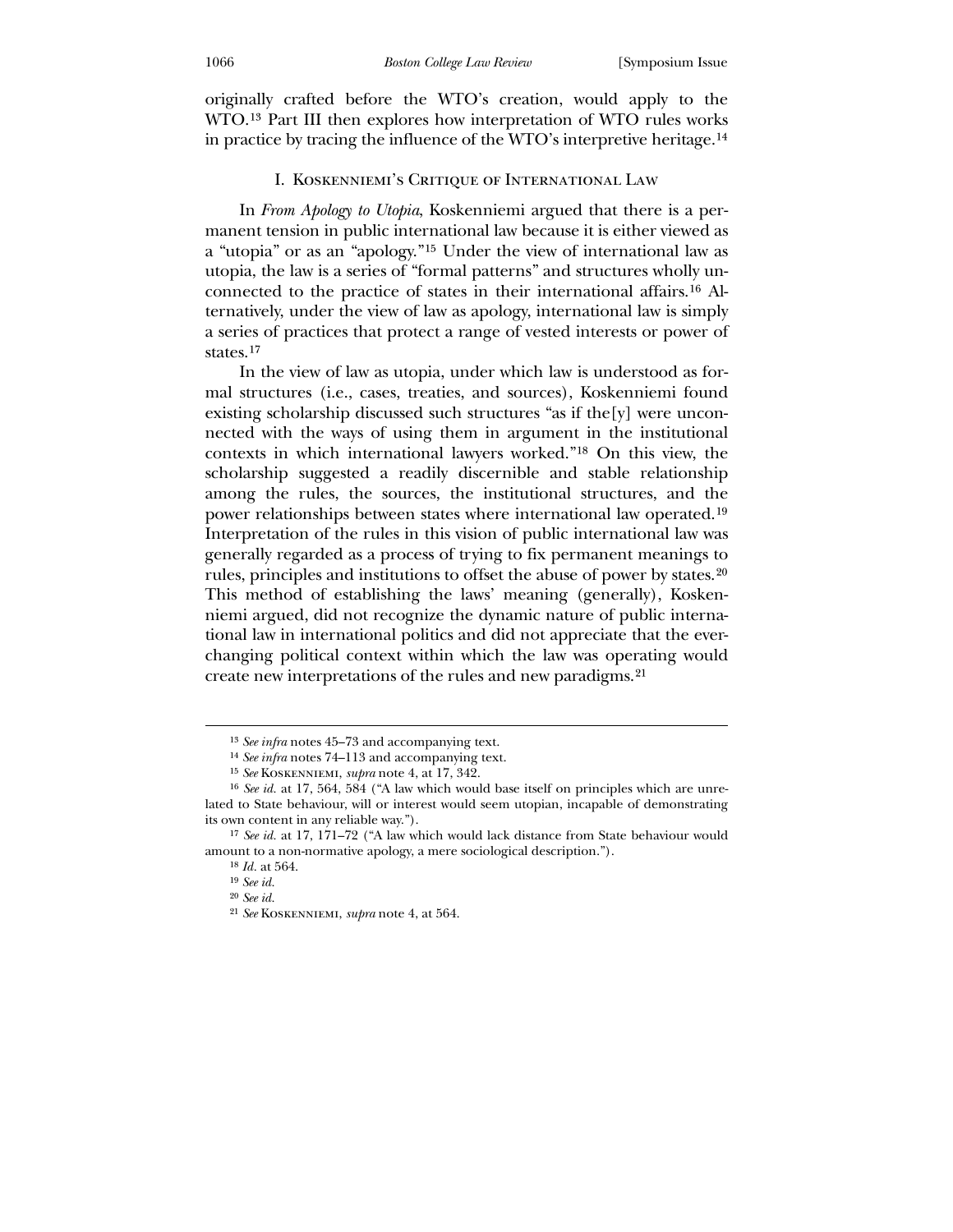In the view of law as apology, the existing scholarship understood public international law only as an instrument of vested interests of states.[22](#page-5-0) Hence, public international law's significance only ever lay in its ability to make all states "behave" in a certain set of circumstances.[23](#page-5-1) Therefore, law could only ever be explained in terms of politics and did not have any formal content that could be understood in its own terms.[24](#page-5-2) The law's meaning in this case was highly unstable, moving around in tune with state practice at any one time.[25](#page-5-3) The act of interpretation of rules could then only be explained as the adjudicators simply attuning the rules to that practice, rather than trying to establish any fixed meanings for the rules as distinct from the Realpolitik environment in which they were designed to operate.[26](#page-5-4)

 Like the view of law as utopia, Koskenniemi felt the view of law as apology was also an untrue account of the nature of public international law because, as he noted in his 2005 epilogue, the government officials he advised on aspects of public international law would have been very surprised if his advice to them was simply: the law is all about what governments want to do.<sup>[27](#page-5-5)</sup> The officials were clearly expecting the law to impose some greater independent curb on the exercise of state power rather than simply legitimating the activities of whichever states were the most dominant in the international arena at the time. Koskenniemi felt the true explanation of the nature of public international law as witnessed in its interpretation by adjudicators and others interacting with the rules (e.g., states) was that there would always be permanent slide between ways of conceptualizing the law as either utopia or apology.[28](#page-5-6) State practice will either always determine what the law is (apology), or the normative content of the law will always override the state practice (utopianism).[29](#page-5-7) For Koskenniemi, there is no middle ground.[30](#page-5-8) Therefore, Koskenniemi argued:

<u>.</u>

<sup>22</sup> *See id.* at 45, 565.

<sup>23</sup> *See id.* at 565.

<sup>24</sup> *See id.*

<sup>25</sup> *See id.*

<sup>26</sup> *See id.* at 522.

<sup>27</sup> *See* Koskenniemi, *supra* note 4, at 564.

<sup>28</sup> *See id.* at 565 (describing the "oscillation" between utopia and apology that defines international law).

<span id="page-5-4"></span><span id="page-5-3"></span><span id="page-5-2"></span><span id="page-5-1"></span><span id="page-5-0"></span><sup>29</sup> *Id.* at 17; *see* Scobbie, *supra* note 9, at 341 ("Koskenniemi's central argument is that international law is irredeemably indeterminate because it is predicated on the conceptual opposition of apology and utopia.").

<span id="page-5-8"></span><span id="page-5-7"></span><span id="page-5-6"></span><span id="page-5-5"></span><sup>30</sup> *See* Koskenniemi, *supra* note 4, at 59; Scobbie, *supra* note 9, at 341.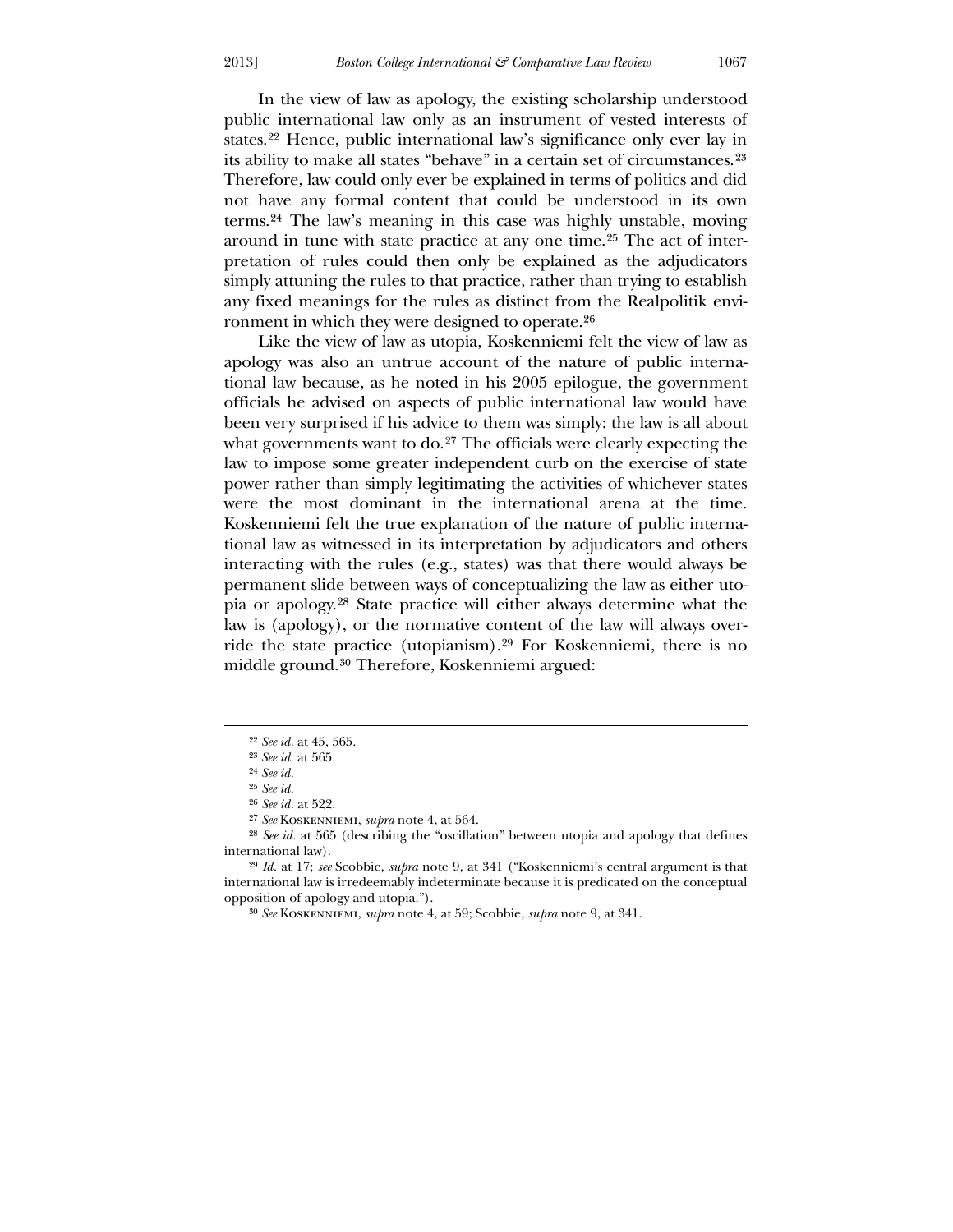[R]ules are not automatically applicable. They need interpretation and interpretation seems subjective. This is not merely a "practical" difficulty of interpretation. The doctrine of sovereign equality makes it impossible to decide between competing interpretations. . . . [T]here is no other basis to make the [interpretative] choice than either by referring to a theory of justice or to the identities of the States involved: one interpretation is better either because it is more just or because it is produced by this, and not that, State. And the former solution is utopian, the latter violates sovereign equality. Both seem purely political.<sup>[31](#page-6-0)</sup>

Thus, for Koskenniemi there was a permanent tension in public international law practice (and scholarship) between understanding law as apology and law as utopia, which then drives how that law in a specific instance will be interpreted.[32](#page-6-1) When international actors are interpreting public international law rules, the justification for fixing on one meaning of a rule rather than another, can, on this view, only ever be grounded in one idea of what the relationship is between the law and the actors who are called upon to give the law "life."[33](#page-6-2) This group of actors would clearly encompass the states that agree how to draft the rules in the first instance, but equally, it would also include those interpreting the rules, such as government ministers who determine the rules' application, or adjudicators who apply the law in dispute settlement proceedings, or even nongovernmental organizations that determine rules' meaning as part of their own issue campaigns. For Koskenniemi, there was no other way to re-imagine the problem.<sup>[34](#page-6-3)</sup>

 Can Koskenniemi's theory of the nature of public international law help to explain the way WTO law works? Does it adequately reveal that elusive characteristic practitioners feel when they work with WTO law? As Koskenniemi himself found, it is very difficult to get to the precise way public international law works in international relations.<sup>[35](#page-6-4)</sup> Koskenniemi tried to illuminate this elusive nature by working across many aspects, spanning doctrinal history, state sovereignty, sources, custom, and

<sup>31</sup> Koskenniemi, *supra* note 4, at 282.

<sup>32</sup> *See id.* at 17–20, 65, 573–76.

<sup>33</sup> *See id.* at 65 (describing reconciliation between two sets of arguments as impossible); *see also id.* at 365–85 (providing examples of international law interpretation).

<sup>34</sup> *See id.* at 386–87.

<span id="page-6-4"></span><span id="page-6-3"></span><span id="page-6-2"></span><span id="page-6-1"></span><span id="page-6-0"></span><sup>35</sup> *See id.* at 562–66.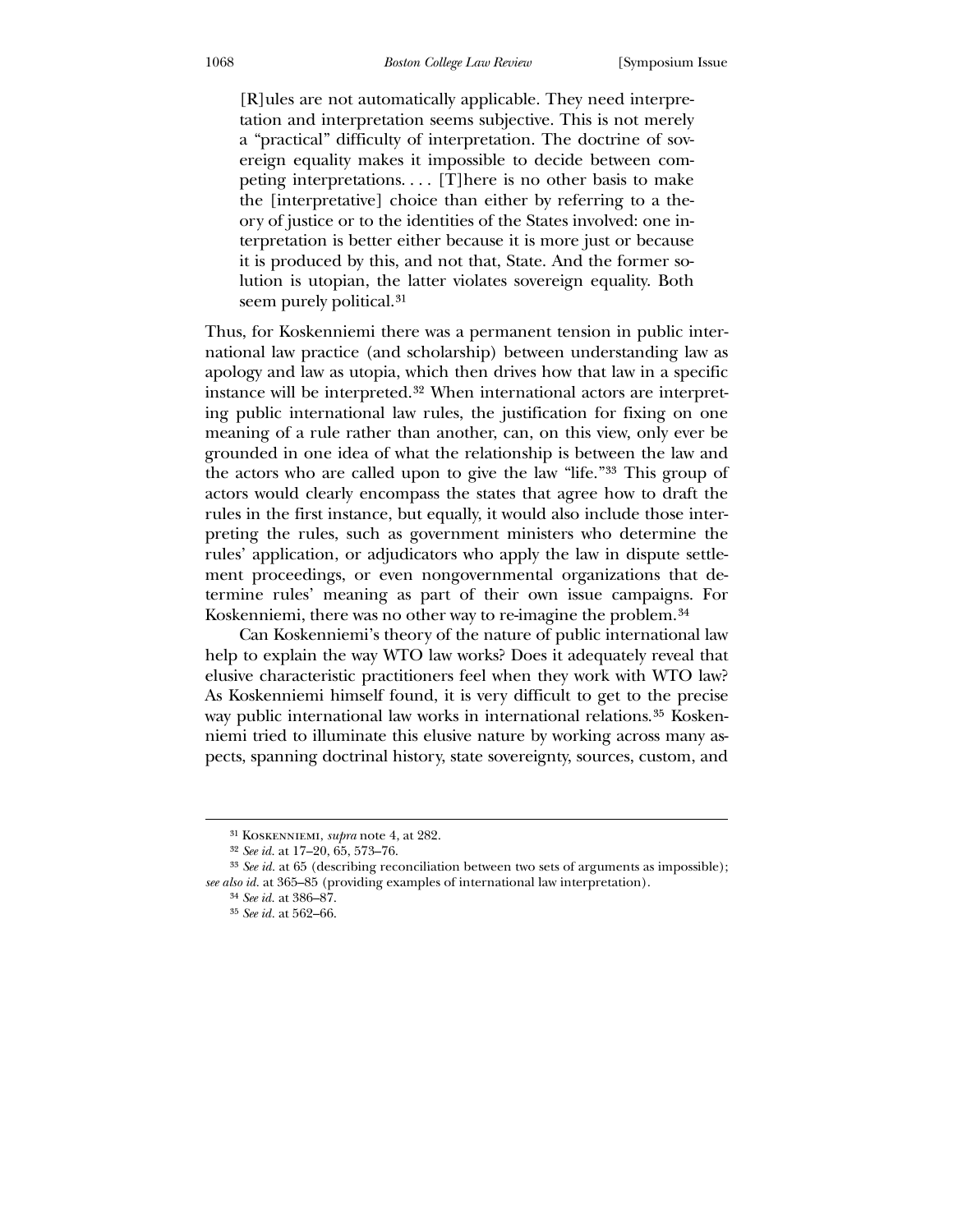the nature of legal argument, among others.<sup>[36](#page-7-0)</sup> Yet his prime focus remained on the interpretation of public international law in each instance. For, he believed, interpretation revealed the indeterminate na-ture of the language of the rules.<sup>[37](#page-7-1)</sup> Language's inherent nature guaranteed interpreters could not fix a permanent meaning onto those rules, so inevitably it was always open to an interpreter to make political choices on the rules' meaning in every instance.[38](#page-7-2) This led Koskenniemi to his apology-utopian conception of public international law's character.[39](#page-7-3) For Koskenniemi, interpretation held the key to unlocking the true nature of public international law.[40](#page-7-4) This focus on interpretation in Koskenniemi's theory at least did not receive stringent criticism.<sup>[41](#page-7-5)</sup>

 Accepting Koskenniemi's insight that understanding interpretation is the key to unlocking the elusive character of public international law, the discussion now turns to reflect further on the nature of WTO law by concentrating on its interpretation by the panels and Appellate Body in dispute settlement proceedings.[42](#page-7-6) This Article argues that the language in which the WTO rules are expressed plays a dynamic role in entrenching the rules' meaning when they are interpreted by the panels and Appellate Body in disputes.[43](#page-7-7) This dynamic role does not seem to be attributed simply to the working of a kind of doctrine of precedent—an external constraint imposed on the interpreter to follow pre-

 $\overline{a}$ 

<span id="page-7-1"></span><span id="page-7-0"></span>42 The substantive rules of the WTO are contained in Annexes to the Marrakesh Agreement Establishing the World Trade Organization. Marrakesh Agreement Establishing the World Trade Organization, Apr. 15, 1994, 1867 U.N.T.S. 154 [hereinafter Marrakesh Agreement]. These substantive rules are made effective through Article XVI:4 of the Marrakesh Agreement, which requires members to ensure their "laws, regulations and administrative procedures" conform to the rules contained in the Annexes to the Marrakesh Agreement. *See id.* art. XVI, ¶ 4. Note also that there are additional Ministerial Declarations and Decisions, which are in many cases indications of best practice. *See, e.g.*, Decision on Measures Concerning the Possible Negative Effects of the Reform Programme on Least-Developed and Net-Food Importing Developing Countries, Apr. 15, 1994, Marrakesh Agreement, 1867 U.N.T.S. 60 (entered into force Jan. 1, 1995) (granting special consideration to certain countries based on the anticipated negative consequences of a reduction in agricultural subsidies).

<sup>36</sup> *See id.* at 71–157 (doctrinal history); *id.* at 224–302 (state sovereignty); *id.* at 303–87 (sources); *id.* at 388–473 (custom); *id.* at 474–512 (structure of international legal argument).

<sup>37</sup> *See* Koskenniemi, *supra* note 4, at 63–64, 333.

<sup>38</sup>*See id.* at 474–75.

<sup>39</sup> *See id.*

<sup>40</sup> *See id.* at 63–64.

<sup>41</sup> For example, Iain Scobbie was more interested in rejecting the theoretical basis of Koskenniemi's book, specifically its emphasis on deconstruction. *See* Scobbie, *supra* note 9, at 340–49.

<span id="page-7-7"></span><span id="page-7-6"></span><span id="page-7-5"></span><span id="page-7-4"></span><span id="page-7-3"></span><span id="page-7-2"></span><sup>43</sup> *See infra* notes 74–113 and accompanying text.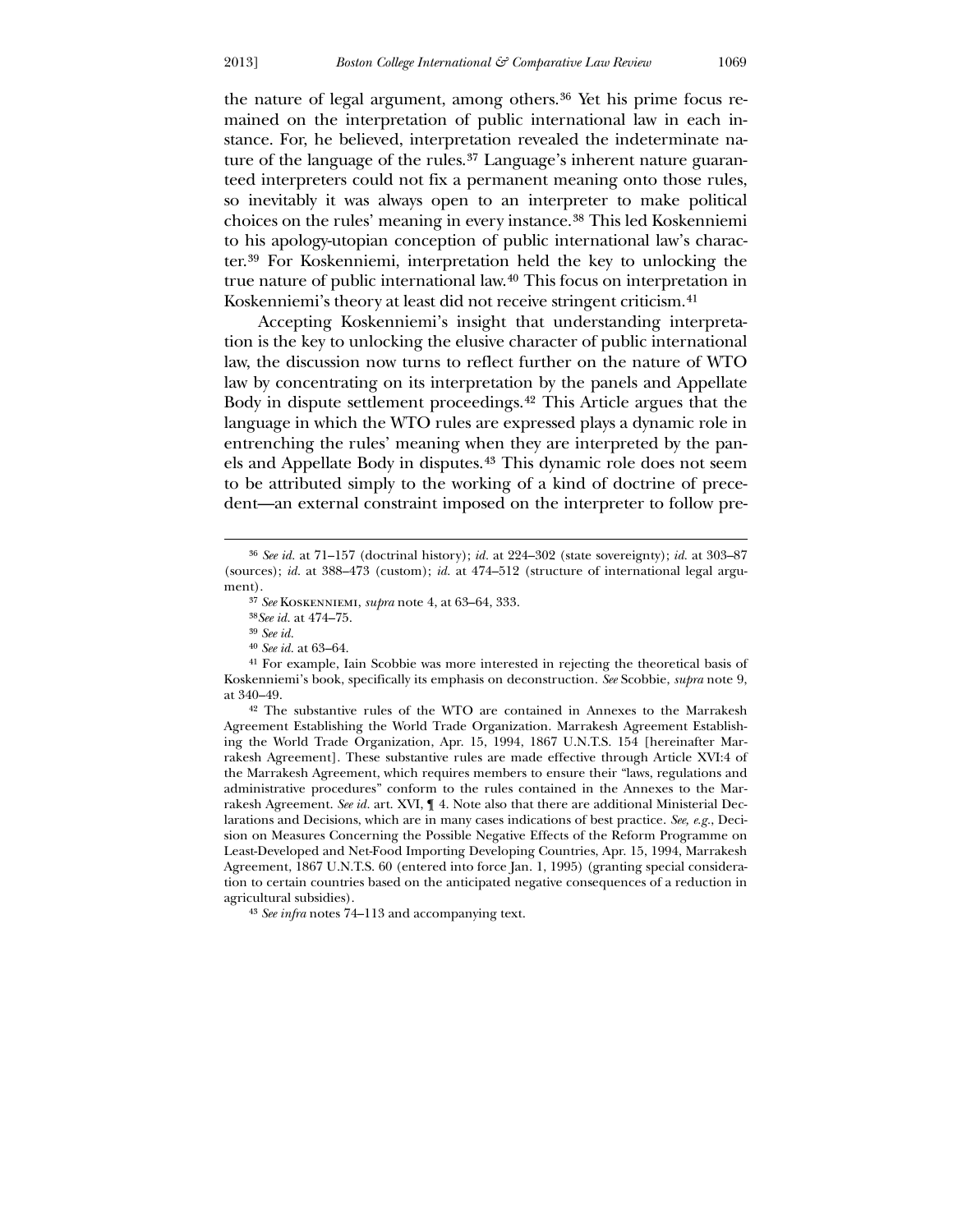vious decisions.[44](#page-8-0) Instead, it appears to be a characteristic of the rules' language itself.

## II. Koskenniemi's Theory and WTO Rules in Dispute SETTLEMENT PROCEEDINGS

 The prevailing view in WTO scholarship is that the canons of interpretation from the Vienna Convention on the Law of Treaties (the "Vienna Convention") *alone* enable the panelists and Appellate Body to "find" the rules' meaning, which they then apply to the measure in the dispute.[45](#page-8-1) Article 3.2 of the WTO Understanding on Rules and Procedures Governing the Settlement of Disputes (the "Dispute Settlement Understanding" or "DSU") governs interpretation of the WTO Agreements.[46](#page-8-2) It gives the panels and Appellate Body the power to adjudicate disputes between Members, but only to

*preserve* the rights and obligations of Members under the Covered Agreements, . . . and to *clarify* the existing provisions of those agreements in accordance with the customary rules of interpretation of public international law. *Recommendations and Rulings of the DSB [Dispute Settlement Body] cannot add to or diminish the rights and obligations provided in the covered agreements.*[47](#page-8-3)

<sup>44</sup> The Appellate Body has endorsed a quasi-precedent type doctrine: the doctrine of "legitimate expectations," which encourages panels to follow previous decisions where possible. *See* Appellate Body Report, *Japan—Taxes on Alcoholic Beverages*, 14, WT/DS8/AB/R (Oct. 4, 1996) ("Adopted panel reports are an important part of the GATT *acquis*. They are often considered by subsequent panels. They create legitimate expectations among WTO Members, and, therefore, should be taken into account where they are relevant to any dispute."). There has been a trenchant battle over the controversial "zeroing" method for calculating anti-dumping duties where the panel tried to reject the "precedent" effect of the Appellate Body's findings in earlier cases. *Compare* Appellate Body Report, *United States—Final Anti-Dumping Measures on Stainless Steel from Mexico*, ¶¶ 145–162, WT/DS344/AB/R (Apr. 30, 2008) [hereinafter U.S.—Stainless Steel (Mexico) Appellate Body Report] (expressing concern over the panel's disregard of Appellate Body jurisprudence), *with* Panel Report, *United States—Final Anti-Dumping Measures on Stainless Steel from Mexico*, ¶¶ 7.98–.148, WT/DS344/R (Dec. 20, 2007) (consciously disagreeing with the Appellate Body's line of reasoning on the matter).

<span id="page-8-0"></span><sup>45</sup> *See* Isabelle Van Damme, Treaty Interpretation by the WTO Appellate Body 56–72 (2009); *see also* Gregory C. Schaffer & Mark A. Pollack, *Hard Versus Soft Power in International Security*, 52 B.C. L. Rev. 1147, 1160–61 (2011) ("Without a third-party interpreting the legal provisions which govern a dispute, the parties to the dispute can discursively justify their acts more easily in legalistic terms, and with less consequence, whether in terms of reputational costs or other sanctions.").

<span id="page-8-1"></span><sup>46</sup> Understanding on Rules and Procedures Governing the Settlement of Disputes art. 3.2, Apr. 15, 1994, Marrakesh Agreement, Annex 2, 1869 U.N.T.S. 401 [hereinafter DSU].

<span id="page-8-3"></span><span id="page-8-2"></span><sup>47</sup> *Id.* (emphasis added).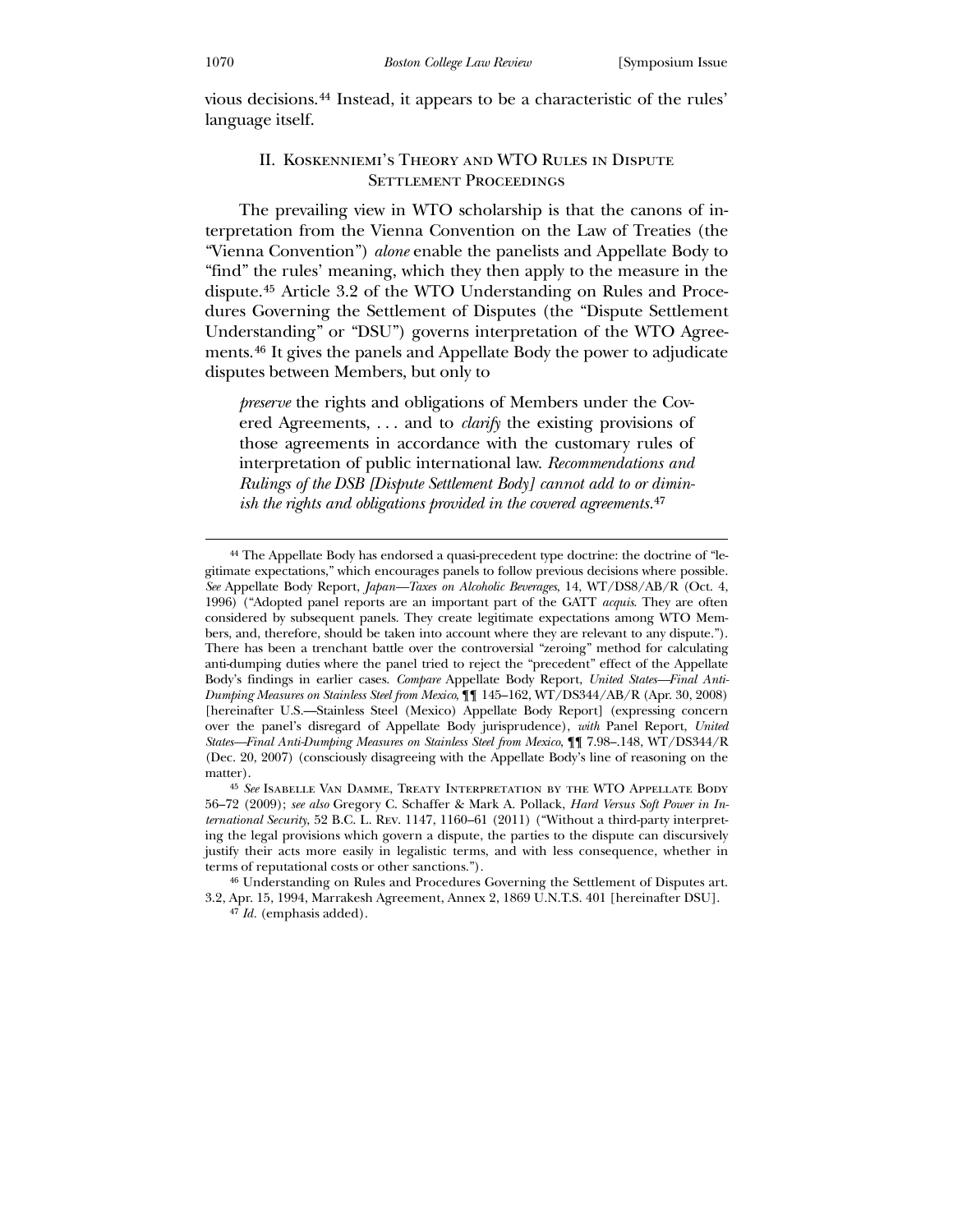<u>.</u>

The customary rules of interpretation used by the panels and Appellate Body to interpret the WTO's basic rules are those that are set forth in Articles 31 to 33 of the Vienna Convention.<sup>[48](#page-9-0)</sup> The panels and Appellate Body must start by ascertaining the "ordinary meaning" of the rules' text in light of the object and purpose of the rule itself.[49](#page-9-1) Then, if that process does not yield an unequivocal or conclusive result, or if the panel and Appellate Body merely want to double-check the meaning they "found" using the first part of the process, they should go on and consider the text's meaning in light of the object and purpose of the treaty text as a whole.<sup>[50](#page-9-2)</sup>

 Koskenniemi's theory challenges the view that the only guides for the WTO panels and Appellate Body are the interpretive canons of the Vienna Convention.[51](#page-9-3) He would argue that there is an additional dimension to the "finding" of rules' meaning that influences which precise meaning the panels and Appellate Body will settle on when they are using the Vienna Convention.<sup>[52](#page-9-4)</sup> Further, he would argue that adjudicators always lean in favor of a particular meaning of the rules because they are influenced by either a utopian or apologetic vision of what the meaning of the rule should be.<sup>[53](#page-9-5)</sup>

 For Koskenniemi there is always a permanent tension in public international law because there is an inevitable slide backward and for-

<span id="page-9-0"></span>49 *See* Vienna Convention, *supra* note 48, art. 31.1 ("A treaty shall be interpreted in good faith in accordance with the ordinary meaning to be given to the terms of the treaty in their context and in the light of its object and purpose.").

50 *See* Appellate Body Report, *United States—Import Prohibition of Certain Shrimp and Shrimp Products*, ¶ 114, WT/DS58/AB/R (Oct. 12, 1998) [hereinafter U.S.—Shrimp Appellate Body Report] (describing the necessary steps to treaty interpretation).

<sup>48</sup> Vienna Convention on the Law of Treaties art. 31–33, May 23, 1969, 1155 U.N.T.S. 331 [hereinafter Vienna Convention]; Appellate Body Report, *United States—Standards for Reformulated and Conventional Gasoline*, 17, WT/DS2/AB/R (Apr. 29, 1996) [hereinafter U.S.—Reformulated Gasoline Appellate Body Report] (applying the rules of interpretation set forth in Article 31 of the Vienna Convention). The Appellate Body particularly has also used the customary rules of interpretation as a way of implicitly bringing in other customary rules of public international law primarily through the "back door" by using the notion of context and Article 31.3. *See* Appellate Body Report, *Korea—Measures Affecting Government Procurement*, ¶ 7.96, WT/DS163/R (May 1, 2000) ("Customary international law applies generally to the economic relations between the WTO members. Such international law applies to the extent that the WTO treaty agreements do not 'contract out' from it." Not all academics agree with this, however. See ANDREW D. MITCHELL, LEGAL PRINCIples in WTO Disputes 81–84, 88–103 (2008).

<sup>51</sup> *See* Koskenniemi, *supra* note 4, at 334–35.

<span id="page-9-1"></span><sup>52</sup> *See id.* Koskenniemi originally published his theory in 1990, five years before the Marrakesh Agreement that established the WTO. *See* Marrakesh Agreement, *supra* note 42. Thus, he did not specifically apply his theory to the WTO.

<span id="page-9-5"></span><span id="page-9-4"></span><span id="page-9-3"></span><span id="page-9-2"></span><sup>53</sup> *See* Koskenniemi, *supra* note 4, at 335–37.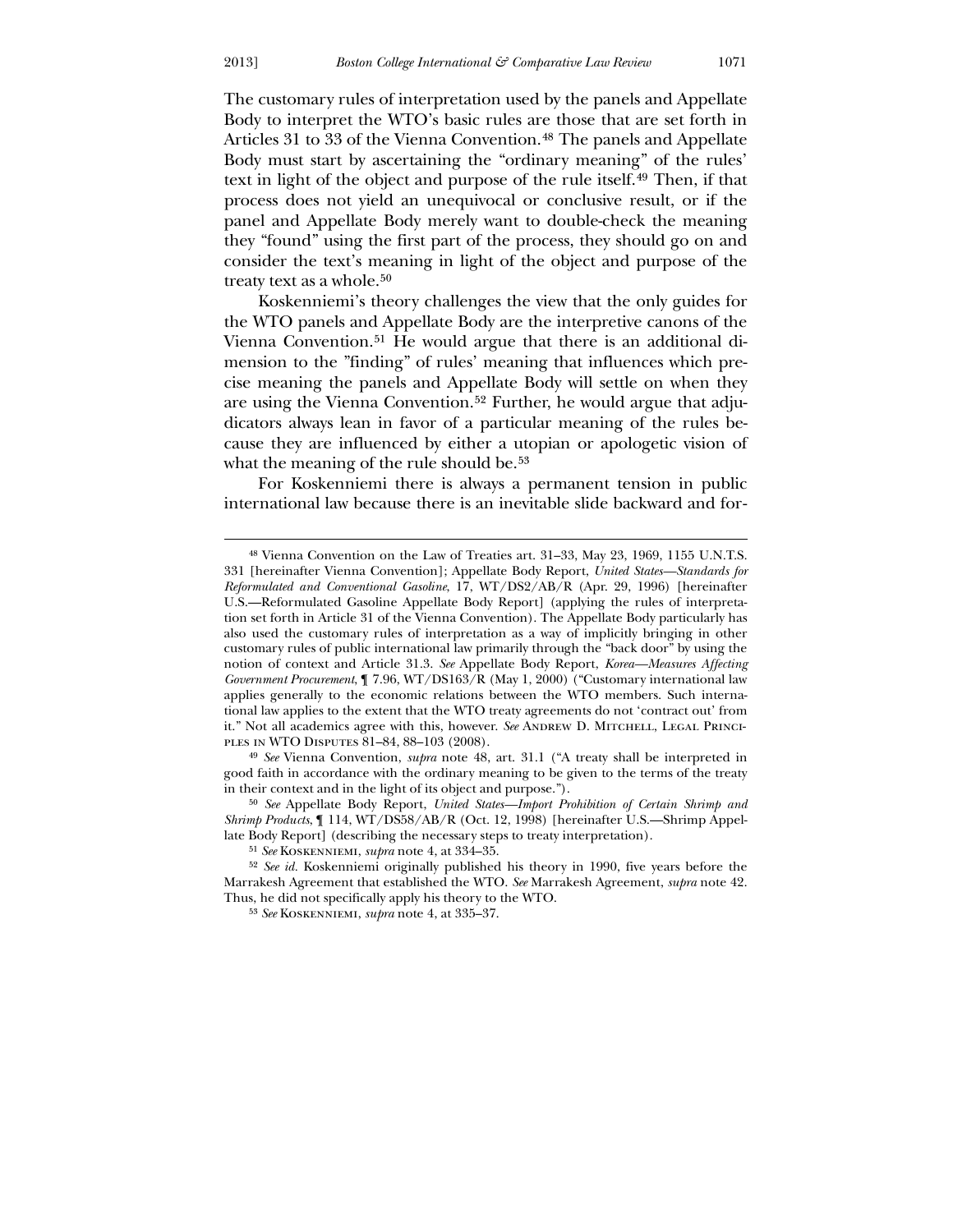ward between visions of law as apology or as utopia.<sup>[54](#page-10-0)</sup> He argues that interpretation of public international law rules can only ever be subjective, and therefore the justification for choosing one meaning of a rule over another must be grounded in a particular vision of the relationship between law and the state, irrespective of any canons of interpretation that the adjudicators use to reach their conclusions.[55](#page-10-1) That is, state behavior either always controls law (and thus the law is only ever an apology because the meaning imposed on the rules simply reiterates state practice), or law will always override the behavior of the state (and thus any interpretation of the law is only a utopian vision of what states should do, but do not.<sup>[56](#page-10-2)</sup>

 In Koskenniemi's terms then, the WTO's rules might be thought to be either a series of formal structures *or* a series of instruments that capture states' vested interests in trade.[57](#page-10-3) Accounts of WTO law would therefore be thought to "oscillate" between two poles.[58](#page-10-4) On the one hand, utopian accounts would try to perfect the normative content of WTO law so that the rules work more efficiently when measured against some internal criteria of perfection.<sup>[59](#page-10-5)</sup> In such an account the law always overrides the actions of the Members without taking into account the dynamics of state practice—that is, the law always overrides the behavior of the state.[60](#page-10-6) On the other hand, in an apologetic account, WTO law focuses on how the rules reflect the vested interests of the Members, where the inherent legal nature of rules as instruments to compel state behavior plays little role.<sup>[61](#page-10-7)</sup>

 $\overline{a}$ 

60 For example, consider the rejection of the United States' "zeroing" methodology for the assessment of dumping in the context of the Anti-Dumping Agreement. Appellate Body Report, *United States—Continued Existence and Application of Zeroing Methodology*, ¶¶ 220–236, 395, WT/DS350/AB/R (Feb. 4, 2009) (using a highly textualist approach without regard to state practice).

<span id="page-10-7"></span><span id="page-10-6"></span><span id="page-10-5"></span><span id="page-10-4"></span><span id="page-10-3"></span><span id="page-10-2"></span><span id="page-10-1"></span><span id="page-10-0"></span>61 Koskenniemi, *supra* note 4, at 342. For example, the rules on international agricultural trade in the WTO mirrored the United States' and the European Union's domestic agricultural policies at the conclusion of the Uruguay Round. See TIMOTHY JOSLING, AGRIcultural Trade Policy: Completing the Reform 26–27 (1998); Stefan Tangermann,

<sup>54</sup> *See id.* at 17, 65, 342 ("[D]octrine is forced to maintain itself *in constant movement from emphasizing concreteness to emphasizing normativity and vice-versa* without being able to establish itself permanently in either position.").

<sup>55</sup> *See id.* at 61–69, 309.

<sup>56</sup> *See id.* at 65 ("The dynamics of international legal argument is provided by the contradiction between the ascending and descending patterns of argument and the inability to prefer either. Reconciliatory doctrines will reveal themselves as either incoherent or making a silent preference.").

<sup>57</sup> *See id.* at 171–72, 564, 584.

<sup>58</sup> *See id.* at 65, 565.

<sup>59</sup> *See* Koskenniemi, *supra* note 4, at 17.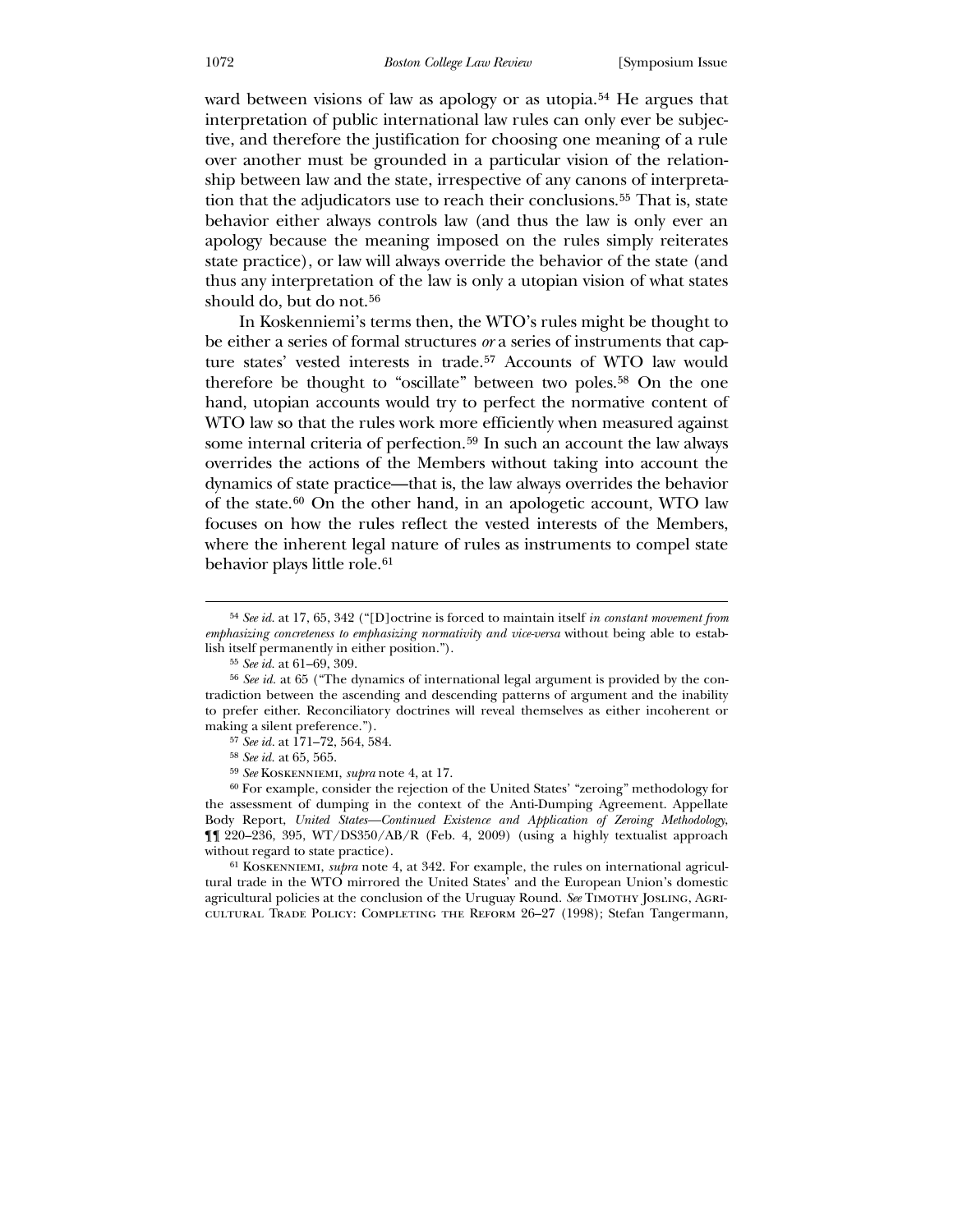Interpreting WTO obligations within these two competing conceptions of WTO law is thus, in Koskenniemi's terms, a political choice by the panels and Appellate Body about which understanding of the rules is best.[62](#page-11-0) This choice arises because there is no independent ground on which to fix the meaning of the rules in Koskenniemi's theory.<sup>[63](#page-11-1)</sup> Thus, either one interpretation of the rules is better because it produces a more balanced outcome that respects the stated fundamental premise on which the WTO rules are based or the other interpretation is better because it supports the power interests of the state being advised. Either way, both choices are political, but the justification for choosing one meaning over another is always grounded in a particular vision of the relationship between WTO law and the WTO's Members.

 On this view of the nature of WTO law, Koskenniemi's theory would suggest that the Vienna Convention's canons of interpretation are merely a tool to enable the panels and Appellate Body to reach a conclusion on a rule's meaning.[64](#page-11-2) Like any tool, however, these canons of interpretation do not possess autonomous power in their own right to direct the panels and Appellate Body to a specific meaning in an almost scientific way, but do themselves need interpreting. Koskenniemi's theory would suggest that the *way* the panels and Appellate Body use the Vienna Convention's canons of interpretation is very much driven by their own views about whether WTO law should be utopian and divorced from state practice, or whether WTO law should represent state practice (law as apology).[65](#page-11-3) In other words, it is the panels' and Appellate Body's views of the underlying rationale of WTO law that enables them to see particular meanings of the rules as correct. In the context of a general theory on power in the WTO, this would seem to suggest that the power to attribute meaning to the language of the rules lies with the panels and Appellate Body, and the Vienna Convention is simply a tool to help them do this; the language of the rules has no distinct power in its own right.[66](#page-11-4)

 Nonetheless, the act of interpretation in WTO dispute settlement proceedings is multifaceted. The panels and Appellate Body appear to use the Vienna Convention's canons of interpretation to enable them

-

*An Ex-Post Review of the 1992 MacSharry Reform*, *in* The Reform of the Common Agricultural Policy 12, 20–21 (K.A. Ingersent et al., 1998).

<sup>62</sup> *See* Koskenniemi, *supra* note 4, at 342–45.

<sup>63</sup> *See id.*

<sup>64</sup> *See id.* at 334–35.

<sup>65</sup> *See id.*

<span id="page-11-4"></span><span id="page-11-3"></span><span id="page-11-2"></span><span id="page-11-1"></span><span id="page-11-0"></span><sup>66</sup> *See id.* at 335 ("Normal meaning has no independently normative character.").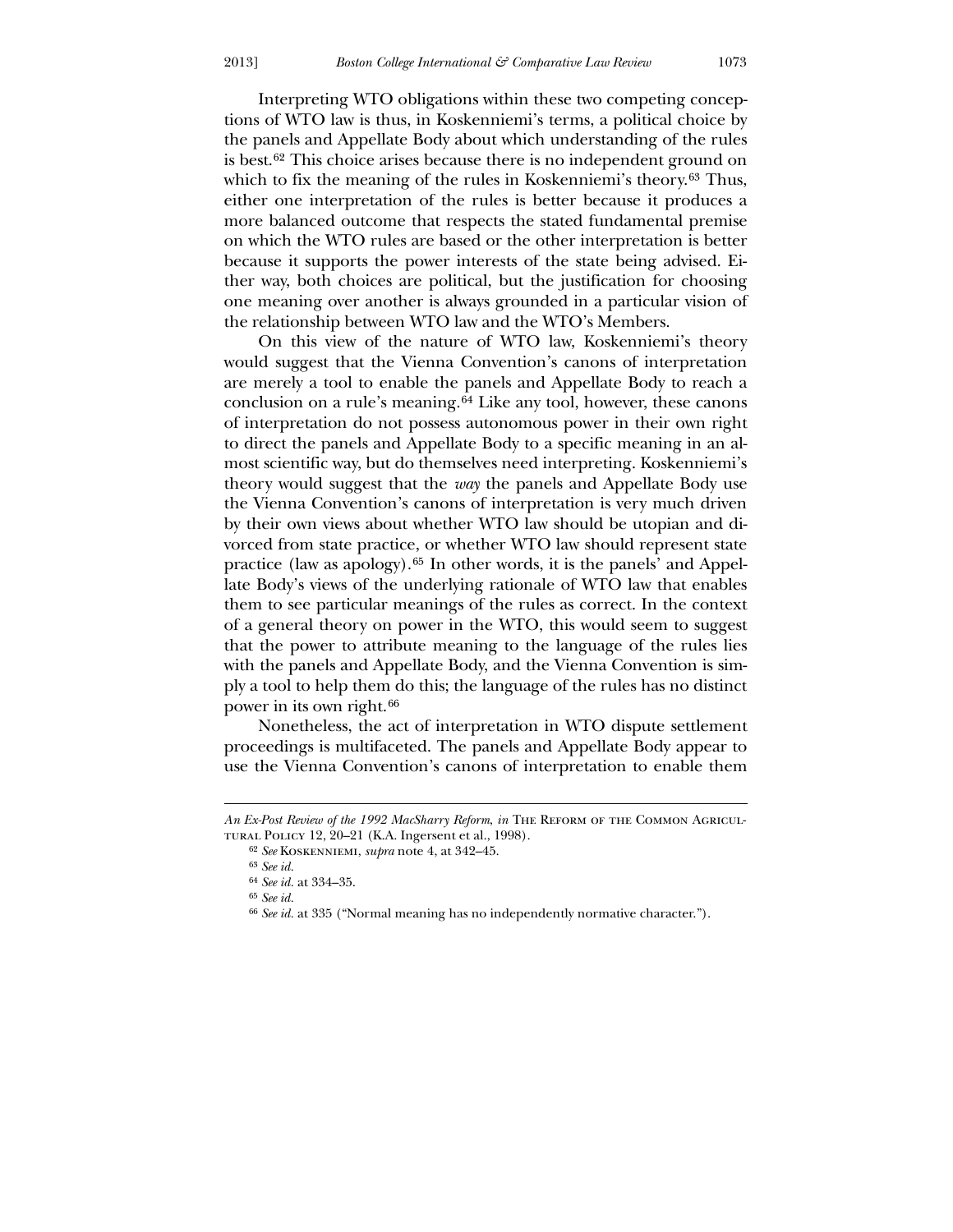to develop an understanding of the rules. As an observer, however, the process does appear to go beyond mere use of the canons of interpretation. And it is here that the work of Koskenniemi's theory does not carry us far enough. Koskenniemi's conceptualization still places considerable power with the panels and Appellate Body to elucidate meaning from the rules (albeit driven by the utopian and apologetic rationales), but says little about the elusive character of rules that Koskenniemi indicated that practitioners observe.[67](#page-12-0)

 Where Koskenniemi's theory leaves off, however, James Boyd White's argument for a "literary interpretation of law" may provide the next step in helping to elucidate the full character of the WTO rules.<sup>[68](#page-12-1)</sup> Under such an interpretation, law's true essence is uncovered by focusing solely on the language of the law: the words, the grammar, the sentence length, and the style of writing in cases, legislation, and the U.S. Constitution.[69](#page-12-2) Even though White discusses U.S. domestic law, his work is highly attractive to explicating the nature of WTO law because he exposes the full complexity of how doctrinal lawyers' power to interpret rules is constrained by actual judicial decisions and other legislative and constitutional constraints. Additionally, he describes how lawyers use their understanding of those decisions to advise on what the law is in the dispute before them.[70](#page-12-3) He works from the *actual* rules to reveal how interpretation works, rather than from hypothetical examples or from a meta-theory of the nature of law. The appeal of White's theory is partly that he was not theorizing about the nature of law in the abstract, but was instead trying to teach his new law students how legal reasoning works in the U.S. legal system as part of their basic legal training.[71](#page-12-4)

<sup>67</sup> *See id.* at 342–45, 563.

<sup>68</sup> *See generally* James Boyd White, Justice as Translation: An Essay in Cultural and Legal Criticism (1990) (examining a set of U.S. Supreme Court opinions as cultural and rhetorical texts and critiquing them from that perspective). Yet White's argument is not without its critics. *See* Richard A. Posner, Law and Literature: A Misunderstood Relation 325–26, 467–70 (3d ed. 1988). Moreover, there are various ways that law and literature might be juxtaposed and diverse ways to evaluate the relationship between law and language. *See generally* 2 Michael Freeman & Andrew Lewis, Law and Literature: Current Legal Issues (1999) (collecting essays on the various relationships of law to literature, including the law of literature, law as literature, legal and literary hermeneutics, and law in literature); The Oxford HANDBOOK OF LANGUAGE AND LAW (Peter M. Tiersma & Lawrence M. Solan eds., 2012) (compiling essays that explore and critically analyze various relationships of language and law).

<sup>69</sup> *See* White, *supra* note 68, at xiv.

<span id="page-12-0"></span><sup>70</sup> *See id.* at xiii, xiv.

<span id="page-12-4"></span><span id="page-12-3"></span><span id="page-12-2"></span><span id="page-12-1"></span><sup>71</sup> *See* James Boyd White, The Legal Imagination, at xi (abr. ed. 1985).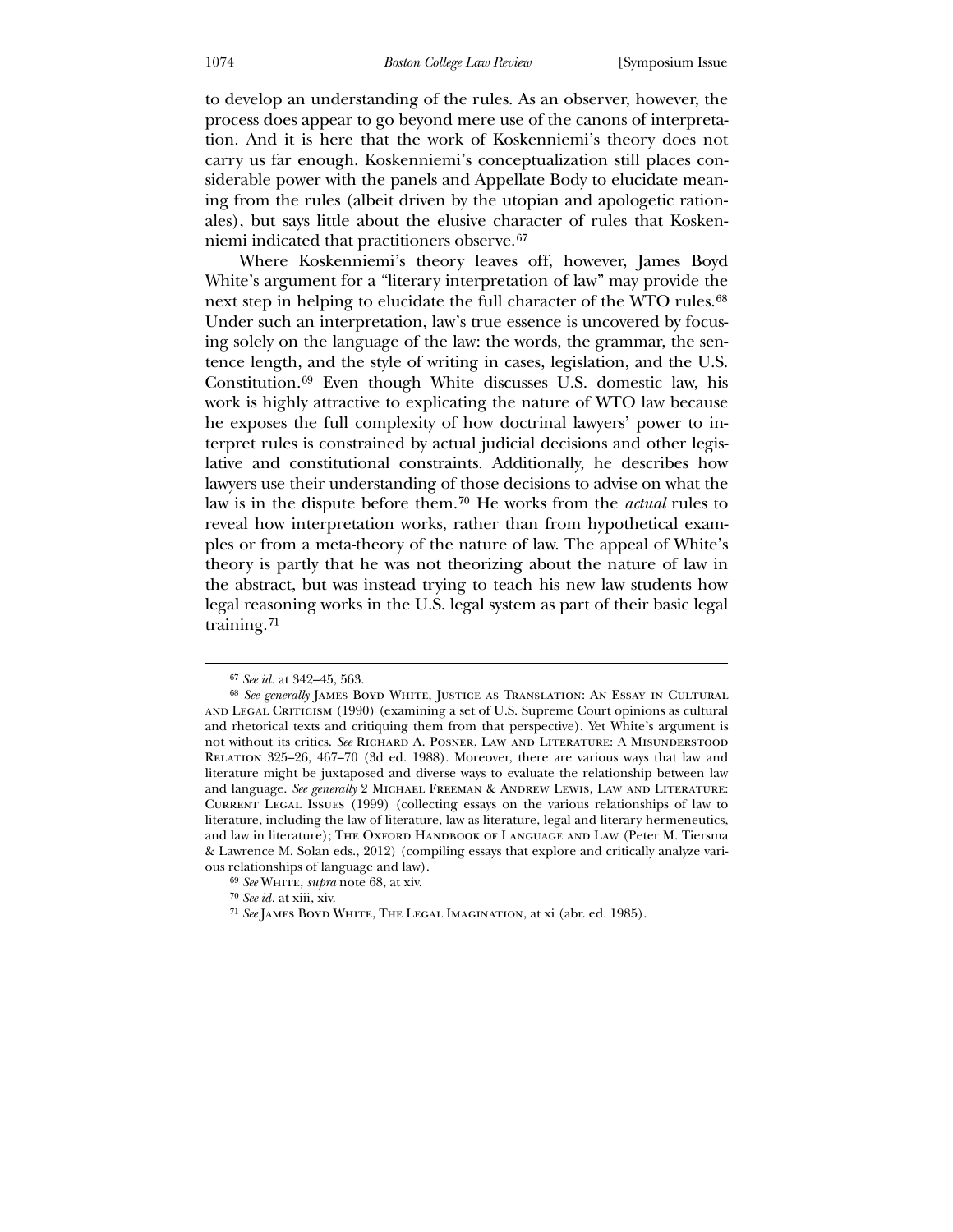Placing the power to decide which meaning to adopt and how meaning should evolve in the hands of an interpreter, who is wholly cognizant of the restraints put on them by "precedent" or by the other rules in the WTO, is also akin to Ronald Dworkin's "chain novel" idea.[72](#page-13-0) Dworkin, however, seems to suggest that the interpreter is fully cognizant of the restraint placed on her during this process, whereas White's explanation gives a sense of both a voluntary and involuntary aspect to interpretation.[73](#page-13-1) Rather than elaborating on the relationship between Dworkin and White's ideas, this Article focuses on drawing from White's approach to describe how the WTO's unique interpretive heritage operates as an independent constraint on interpretation beyond the limits provided in the specific language of the rules themselves.

## III. Beyond Koskenniemi: Interpretation and the Elusive Character of WTO Law in Practice

 The WTO's interpretive culture prevents it from experiencing the full extremes of the permanent slide between apology and utopian visions of law that Koskenniemi claims.[74](#page-13-2) Section A of this Part reviews the role that the expectations of the signatories to the General Agreement on Tariffs and Trade (GATT) and WTO Agreement play in WTO rules interpretation.[75](#page-13-3) Section B examines the history of the GATT and WTO that led to this unique interpretive culture.[76](#page-13-4) Finally, Section C concludes that this unique interpretive culture acts as a constraint on interpretation and thus restricts the applicability of Koskenniemi's theory in the context of the WTO.[77](#page-13-5)

## A. *The Role of the GATT and WTO Agreement Signatories' Expectations in Interpretation*

 The WTO's view of interpretation aligns with the Vienna Convention, which holds that the language in which the rules are expressed does not have any autonomous power in its own right.[78](#page-13-6) Instead, the

<u>.</u>

<sup>72</sup> *See* Ronald Dworkin, Law's Empire 228–38 (2006) (arguing that judges are like chain novelists in that they must follow and add to the precedent before them).

<sup>73</sup> *See id.* at 228.

<sup>74</sup> *See* Koskenniemi, *supra* note 4, at 17, 342.

<sup>75</sup> *See infra* notes 78–91 and accompanying text.

<sup>76</sup> *See infra* notes 92–104 and accompanying text.

<sup>77</sup> *See infra* notes 105–113 and accompanying text.

<span id="page-13-6"></span><span id="page-13-5"></span><span id="page-13-4"></span><span id="page-13-3"></span><span id="page-13-2"></span><span id="page-13-1"></span><span id="page-13-0"></span><sup>78</sup> *See* Vienna Convention, *supra* note 48, art. 31–33. Sociologist Stewart Clegg has argued that language can have autonomous power in certain instances, although his point relates to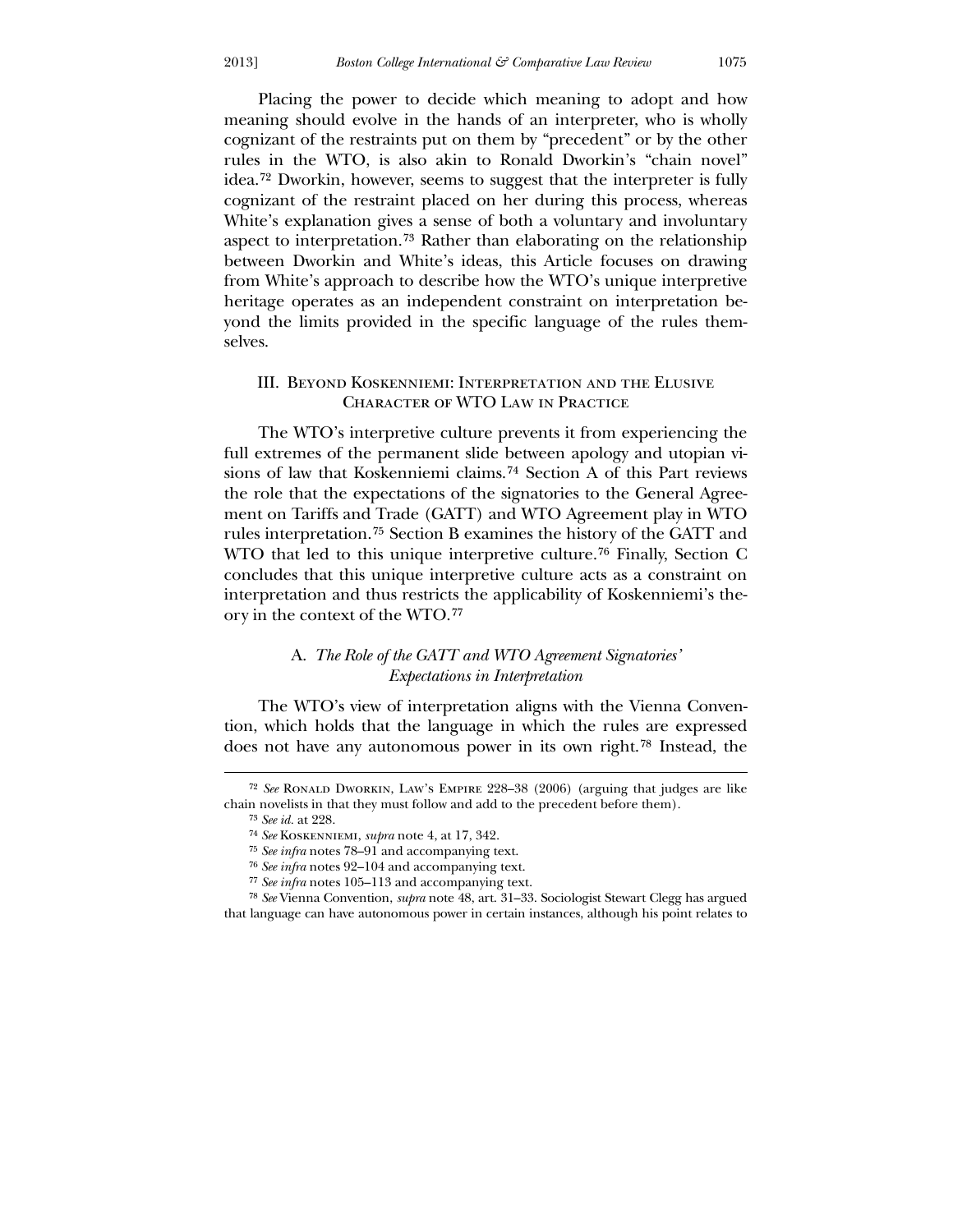language is only the container for the transmission of messages from the trade negotiators who drafted the WTO Agreement to those who are going to interpret the rules.[79](#page-14-0) This is not to say that the point of interpretation, on this view, would be to try to fix the meaning of the language at the point when the WTO rules were drafted in some originalist sense, $80$  but, rather, the purpose is to unlock precisely what the evolution of that meaning should be so that the WTO rules still regulate trade in the way that was envisioned when the rules were finalized in the mid-1990s. On this view, the decision, or power, to determine which interpretation to adopt very much lies with the panels and Appellate Body.[81](#page-14-2)

 Certainly the WTO Appellate Body, in the 1998 *United States— Import Prohibition of Shrimp and Certain Shrimp Products* ("*U.S.—Shrimp*") dispute, seemed to believe it had the power to consider whether the WTO rules' meaning should evolve, but it equally acknowledged that this power to alter the rules' meaning subtly was to be undertaken against the backdrop of the settled and publically expressed expectations of the WTO's Members.[82](#page-14-3) In *U.S.—Shrimp*, the Appellate Body addressed whether the United States' import prohibition of shrimp caught using fishing methods that coincidentally trapped scarce bluefin tuna was exempt under Article  $XX(g)$  of the GATT because it was a measure "relating to the conservation of exhaustible natural resources."[83](#page-14-4) The Appellate Body stated:

129. The words of Article  $XX(g)$ , "exhaustible natural resources", were actually crafted more than 50 years ago. *They must be read by a treaty interpreter in the light of contemporary concerns of the community of nations* about the protection and con-

the power of speech and ways of talking in the context of labor disputes. *See* Stewart Clegg, Power, Rule and Domination: A Critical and Empirical Understanding of Power in SOCIOLOGICAL THEORY AND ORGANIZATIONAL LIFE 154 (1975).

<sup>79</sup> *See* White, *supra* note 68, at ix; N.E. Simmonds, *The Changing Face of Private Law: Doctrinal Categories and the Regulatory State, 2 LEGAL STUD. 257, 257–58 (1982).* 

<sup>80</sup> *See generally* Lawrence B. Solum, *Semantic Originalism* (Ill. Pub. Law & Legal Theory Research Paper Series, Paper No. 07-24, 2008), *available at* http://ssrn.com/abstract=1120244 (discussing originalism in the context of the U.S. Constitution).

<sup>81</sup> *See* White, *supra* note 68, at xv.

<sup>82</sup> *See* U.S.—Shrimp Appellate Body Report, *supra* note 50, ¶ 114.

<span id="page-14-4"></span><span id="page-14-3"></span><span id="page-14-2"></span><span id="page-14-1"></span><span id="page-14-0"></span><sup>83</sup> General Agreement on Tariffs and Trade art. XX(g), Oct. 30, 1947, 61 Stat. A-11, 55 U.N.T.S. 194 [hereinafter GATT]. Article XX of the GATT provides exceptions to the general "most-favored nation" rule of the GATT. *Id.* It provides, "nothing in this Agreement shall be construed to prevent the adoption or enforcement by any contracting party of measures . . . (g) relating to the conservation of exhaustible resources if such measures are made effective in conjunction with restrictions on domestic production or consumption." *Id.*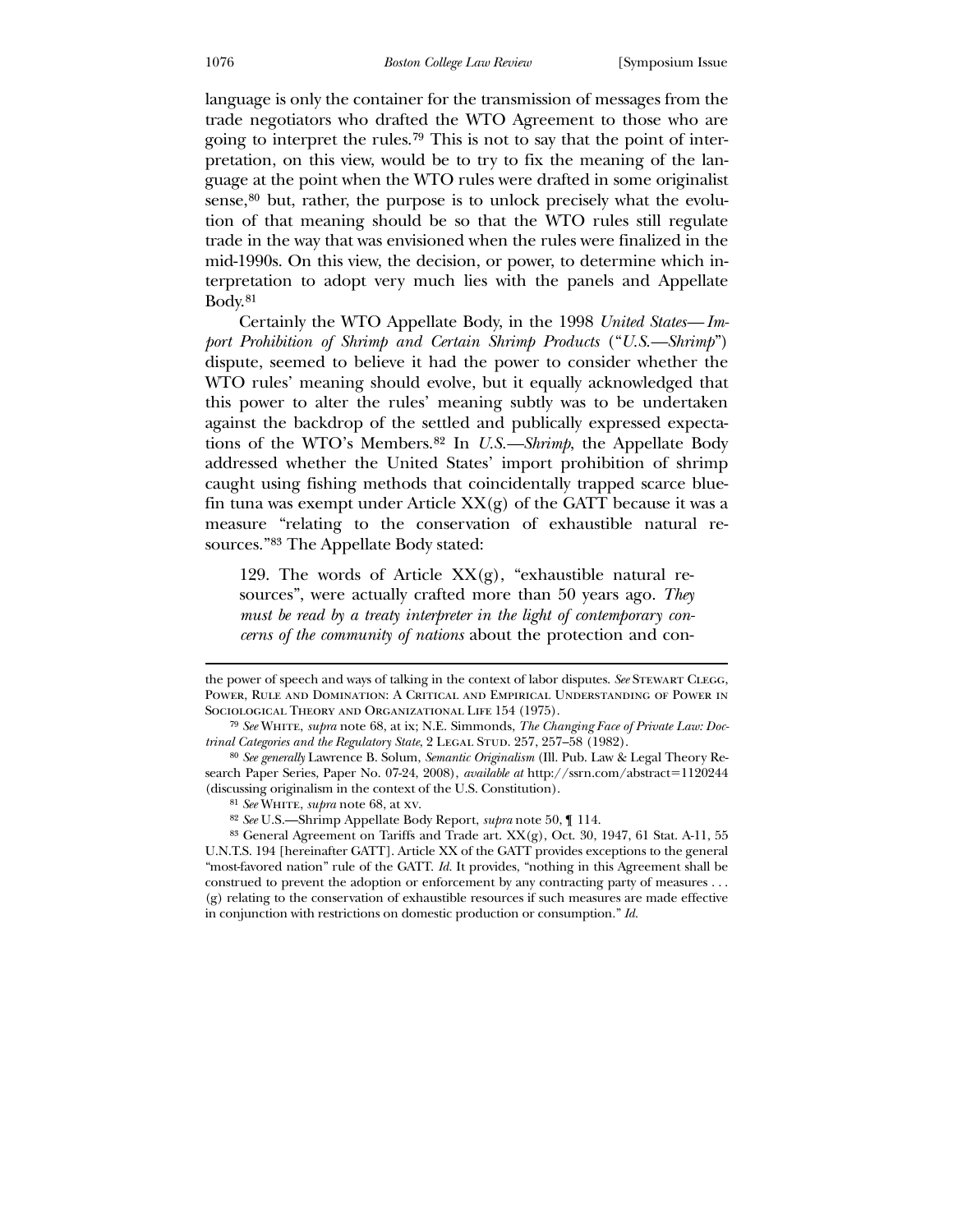<u>.</u>

servation of the environment. While Article XX was not modified in the Uruguay Round, the preamble attached to the *WTO Agreement* shows that the signatories to that Agreement were, in 1994, fully aware of the importance and legitimacy of environmental protection as a goal of national and international policy. . . .

130. From the perspective embodied in the preamble of the *WTO Agreement*, we note that the generic term "natural resources" in Article  $XX(g)$  is not "static" in its content or reference but is rather "by definition, evolutionary". It is, therefore, pertinent to note that modern international conventions and declarations make frequent references to natural re-sources as embracing both living and non-living resources.<sup>[84](#page-15-0)</sup>

Thus, because the WTO is a Member-driven treaty, interpreting the rules is, on this understanding of the language of the rules, as much a process of uncovering the thought processes and intentions of the Members as it is a process of imposing a meaning on the words themselves. Thus, the interpretation imposed on a rule must try to align with the original negotiating parties' expectation of the degree to which the obligations in the WTO rules should evolve and change over time.[85](#page-15-1) The success or failure of the panels' and Appellate Body's interpretation of those rules should, therefore, be assessed as successful depending solely on the degree to which they have accurately "unlocked" that intention.

 Though important, this way of thinking about the language of the WTO rules as a vessel for the drafters' intent suggests that the rules' language is passive throughout the process of interpretation—that it neither has anything to add to the way rules control, or should control, Members' behavior, nor plays any role in the way in which the panels and Appellate Body elucidate meaning from the text. There is also a sense, with this traditional view, that it would not matter whether we were discussing the rules' scope in English, or the other official languages of the WTO, because however we understand them, the problems the rules are trying to address remain largely the same in any language. Under this view, such linguistic difficulty only lies in the detail of

<sup>84</sup> U.S.—Shrimp Appellate Body Report, *supra* note 50, ¶¶ 129–130 (emphasis added) (footnotes omitted).

<span id="page-15-1"></span><span id="page-15-0"></span><sup>85</sup> *See* U.S.—Reformulated Gasoline Appellate Body Report, *supra* note 48, at 18 (focusing on the presumed intent of reasonable WTO members in interpreting Article XX of the GATT).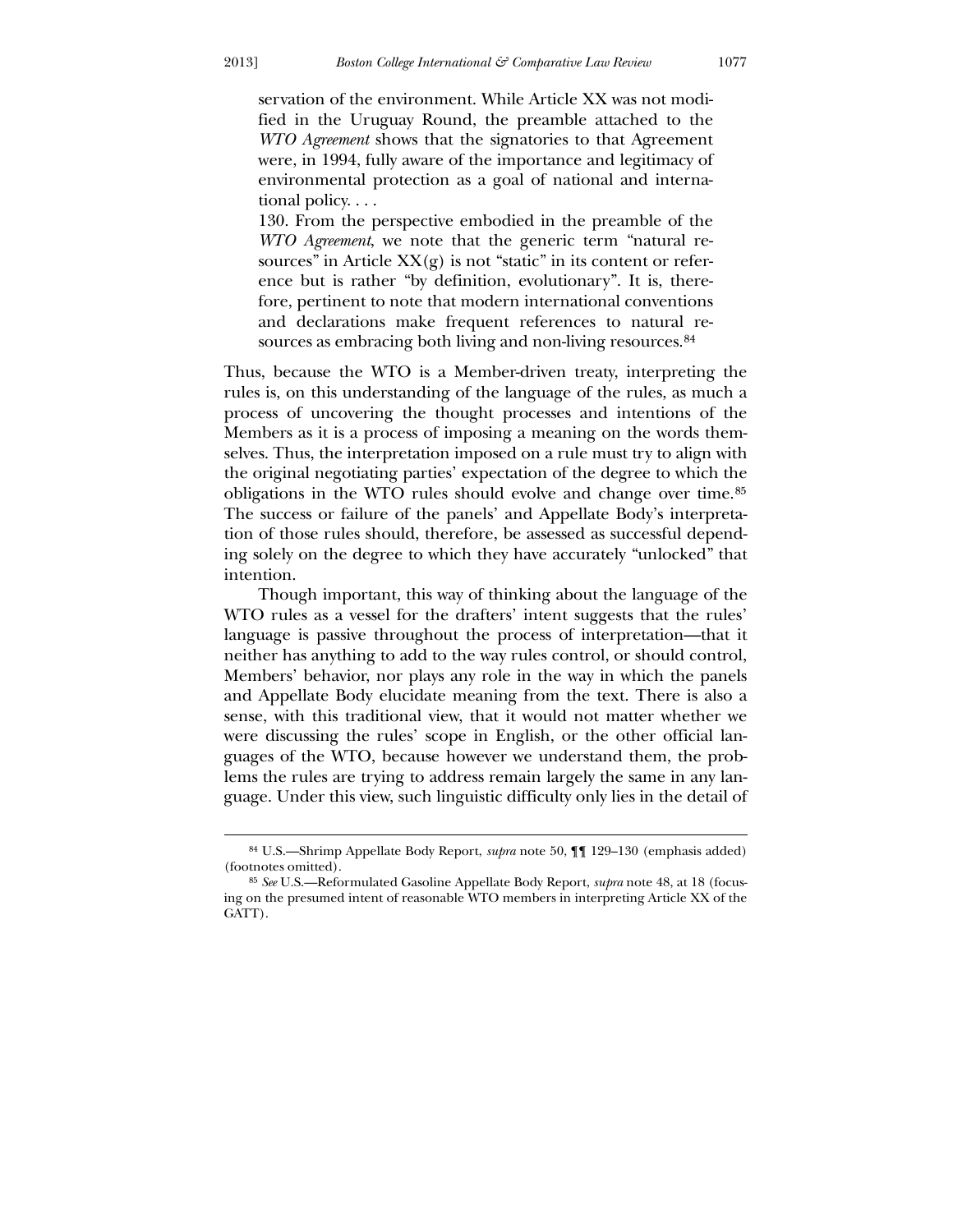accurate translation from the language of negotiations to the language of the definitive texts. Once the true intentions of the trade negotiators have been extracted from the rules (for good or bad), the rules themselves, or more specifically the language of the rules, cease to be impor-tant.<sup>[86](#page-16-0)</sup>

 In 1958 in *Italian Discrimination Against Imported Agricultural Machinery*, an early GATT panel hinted that this conventional view of the way meaning should be elicited from multiple translations of the language in which the rules are expressed was too simplistic.[87](#page-16-1) The panel implied that imposing a single meaning on the language in which the rules were expressed was inevitably difficult because there were in fact three official languages (Spanish, English, and French), all of which were simultaneously equally authentic versions of the text.<sup>[88](#page-16-2)</sup> The panel acknowledged that Italy's defense of a trade measure that offered preferential credit facilities to some domestic farmers in violation of Article III of the GATT was based on an different and erroneous understanding of the French translation of Article III:4 of the GATT.[89](#page-16-3) So even before the creation of the WTO dispute settlement system, it seems panelists were aware that the act of interpretation was not as straightforward as merely trying to guess the Contracting Parties' expectations of the precise time and extent that the meaning would evolve in each authentic text.[90](#page-16-4) This realization opens the possibility that there may be an-

89 *See Italian Agricultural Machinery*, *supra* note 87, ¶¶ 11–12. The Panel reasoned:

The French text which had been submitted to the Italian Parliament for approval provided that the imported products *ne seront pas soumis à un traitement moins favorable* whereas the English text read "the imported product shall be accorded treatment no less favourable." It was clear from the English text that any favourable treatment granted to domestic products would have to be granted to like imported products and the fact that the particular law in question did not specifically prescribe conditions of sale or purchase appeared irrelevant in the light of the English text.

<span id="page-16-2"></span><span id="page-16-1"></span><span id="page-16-0"></span>*Id.* ¶ 11.

<sup>86</sup> *See* White, *supra* note 68, at x–xi.

<sup>87</sup> Report of the Panel, *Italian Discrimination Against Imported Agricultural Machinery*, ¶¶ 11–16, L/833 ( July 15, 1958), GATT B.I.S.D. (7th Supp.) at 60, 63–65 (1959) [hereinafter *Italian Agricultural Machinery*].

<sup>88</sup> *See id.* ¶ 11; *see also* Vienna Convention, *supra* note 48, art. 33.1 ("When a treaty has been authenticated in two or more languages, the text is equally authoritative in each language, unless the treaty provides or the parties agree that, in case of divergence, a particular text shall prevail."); art. 33.3 ("The terms of the treaty are presumed to have the same meaning in each authentic text.").

<span id="page-16-4"></span><span id="page-16-3"></span><sup>90</sup> *See id.* ¶¶ 11–16. Note that at the time of the GATT, signatory states were referred to as "Contracting Parties" and not "Members" of the GATT. This changed following the creation of the WTO, when the WTO obtained legal personality. *See* Marrakesh Agreement,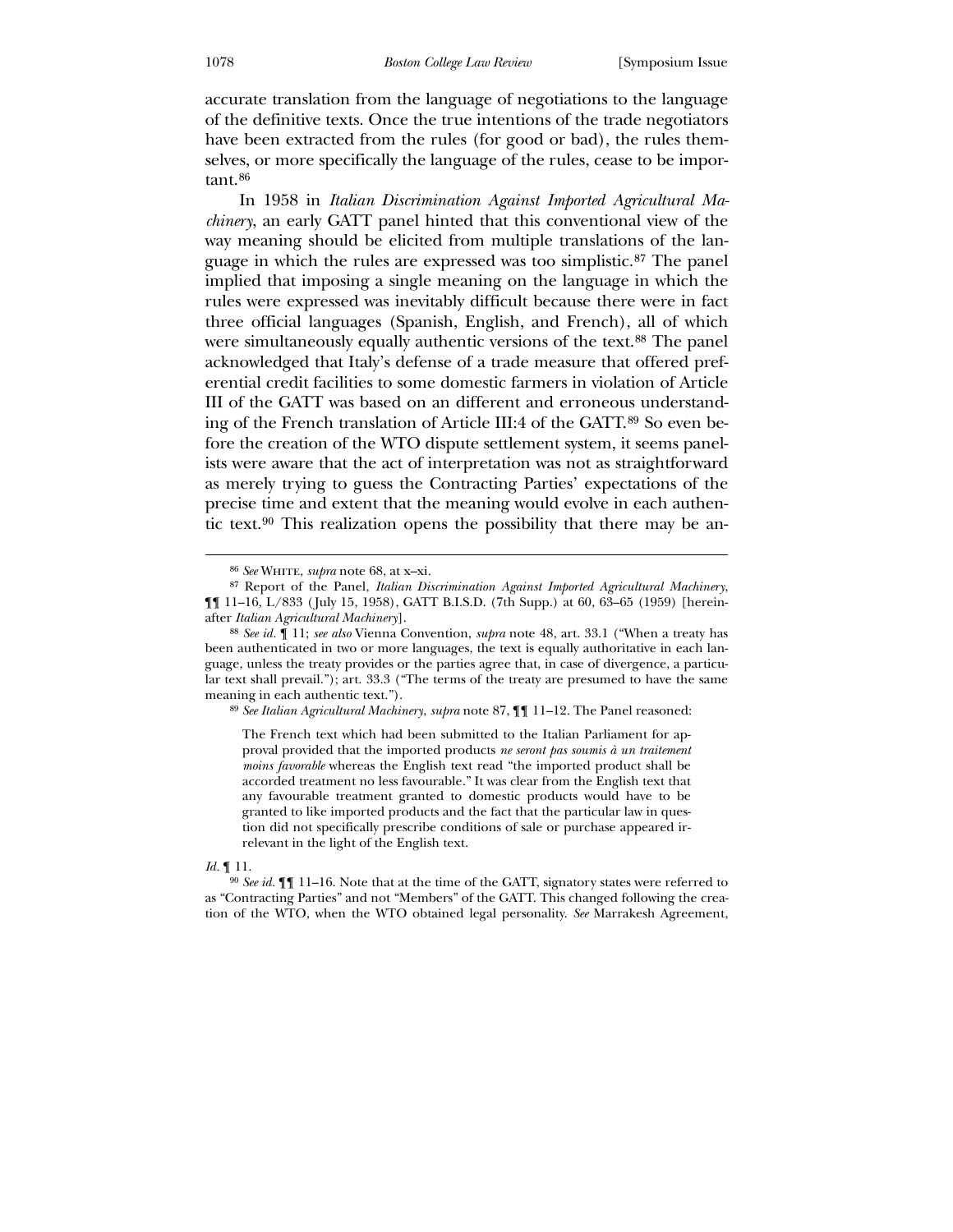$\overline{a}$ 

other way to understand the interaction between the panel, the Appellate Body, and the language in which the rules are expressed when rules are interpreted in a dispute.

 There are many ways to understand the nature of law and how law works. This Article does not attempt to engage with all these ways, as this would unnecessarily complicate the argument presented. What the discussion will now present is instead a first step to thinking more conceptually about WTO law as a way to encourage others better versed in jurisprudence to reflect on these issues at a deeper level.<sup>[91](#page-17-0)</sup>

### B. *The WTO's Unique Interpretive History*

 Interpreting the WTO's rules is not simply a process of uncovering the hidden intentions of the Uruguay Round trade negotiators with a view to compelling WTO members to adhere to obligations they had agreed to (or acceded to). Instead, the process is much more complex. When the panels and Appellate Body interpret the WTO rules in a given dispute between members, they bring their knowledge and understanding of the way the WTO "works" to restrict Members' power over the measures they use in their trade policies because the panelists and Appellate Body are experts in WTO law.[92](#page-17-1) The panels and Appellate Body then use that expertise to create an interface between their understanding of the rules and the arguments about the meaning of the text put forward by the various parties to the dispute as a method of

*supra* note 42, art. VIII. As each text is authentic, clearly each one should reflect the same intent as the other. Whether it is so easy to allow the meaning to evolve simultaneously in this way is a more complex question. *See* Karen McAuliffe, *Precedent at the ECJ: The Linguistic Aspect*, *in* 15 Law and Language: Current Legal Issues 483 (Michael Freeman & Fiona Smith eds., forthcoming 2013) (discussing the problems found in addressing this issue in the European Court of Justice).

<sup>&</sup>lt;sup>91</sup> Other scholars offer a first move toward this in the context of public international law. *See generally* The Philosophy of International Law (Samantha Besson & John Tasioulas eds., 2010) (collecting essays on a broad range of topics regarding the philosophy of international law). Donald Regan in particular theorizes WTO law by drawing on positivist conceptions of law. *See generally* Donald Regan, *International Adjudication: A Response to Paulus—Courts, Custom, Treaties, Regimes and the WTO*, *in* The Philosophy of International Law, *supra*, at 225 (discussing liberal, post-modern, and functionalist approaches to international law).

<span id="page-17-1"></span><span id="page-17-0"></span><sup>92</sup> *See* DSU, *supra* note 46, art. 17.3 ("The Appellate Body shall comprise persons of recognized authority, with demonstrated expertise in law, international trade and the subject matter of the covered agreements generally. . . . All persons serving on the Appellate Body . . . shall stay abreast of dispute settlement activities and other relevant activities of the WTO.").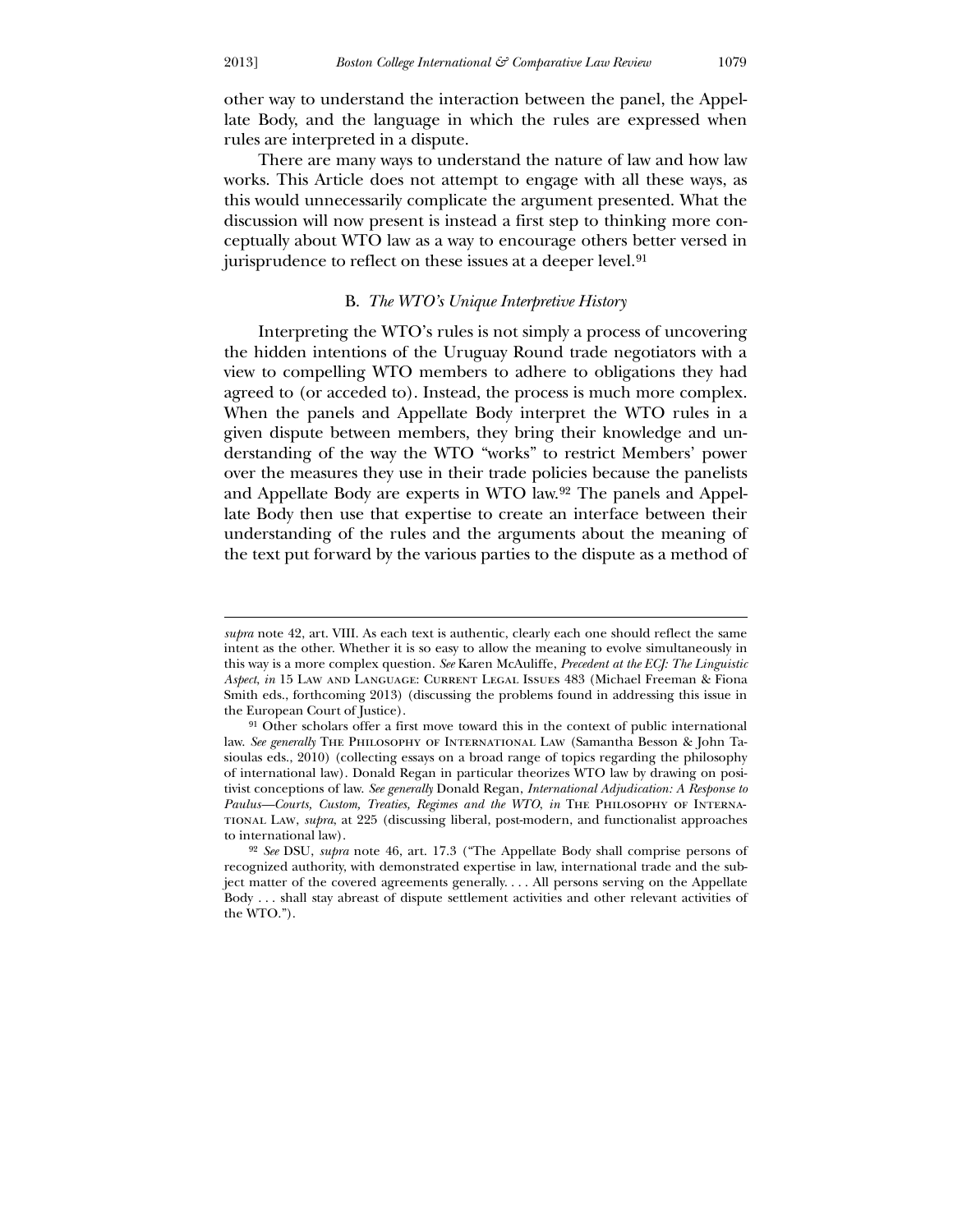engaging with the various ways in which the text can be understood.[93](#page-18-0) For example, in 2008 in *United States—Final Anti-Dumping Measures on Stainless Steel from Mexico*, the Appellate Body members used their understanding of the rules on anti-dumping contained in the WTO Agreement on Implementation of Article VI of the GATT as a way to understand the United States' argument that its method of calculating the extent (or margin) of dumping of products into the U.S. domestic market was in fact correct.[94](#page-18-1) This process of understanding the United States' arguments on the calculation of dumping might be described as one of translation, where the parties' arguments are transformed out of their own interpretations of the text that largely support their own domestic trade policies and into the formal structures of international trade law so that the meaning of the text in the dispute can be found by the panel and Appellate Body.[95](#page-18-2)

 To fully determine the meaning of the text and how it applies in a dispute, however, the panels and Appellate Body have to appreciate that the WTO rules were designed to be part of an inherited intellectual tradition. This tradition contemplates that the *way* international trade should be regulated works in concert with the social context in which the rules operate.<sup>[96](#page-18-3)</sup> This specific conception of practical reason might be termed "the inherited interpretative culture of the rules."

 When the WTO rules were agreed upon by the Uruguay Round trade negotiators, the rules were designed to be understood by a particular group of people, namely, the trade negotiators themselves and also those government officials and lawyers who would be responsible for ensuring that states' domestic trade policies conformed to the rules.[97](#page-18-4) The language used in the rules had to be the language of the trade law and policy audience to whom the trade rules would be addressed. This is an audience who understands that terms like "comparative advantage" are synonymous with "giving all Members equality of

<sup>&</sup>lt;sup>93</sup> See Understanding the WTO: Settling Disputes, WORLD TRADE ORG., http://www.wto. org/english/thewto\_e/whatis\_e/tif\_e/disp1\_e.htm (last visited Apr. 2, 2013).

<sup>94</sup> U.S.—Stainless Steel (Mexico) Appellate Body Report, *supra* note 44, ¶¶ 97–99.

<sup>95</sup> *See* White, *supra* note 68, at xvi.

<sup>96</sup> *See* Fiona Smith, *Law, Language and International Trade Regulation in the WTO*, *in* 63 Current Legal Probs. 448, 456 (George Letsas & Colm O'Cinneide eds., 2010). *See generally* Hans-Georg Gadamer, Truth and Method, at xxi–xxv ( Joel Weinsheimer & Donald G. Marshall, trans., 2d ed. 2004) (arguing that social context informs the meaning of the language in a text); CHRIS LAWN, WITTGENSTEIN AND GADAMER: TOWARDS A POST-Analytic Philosophy of Language 1–40 (2004) (exploring an interesting distinction between semantics and hermeneutics).

<span id="page-18-4"></span><span id="page-18-3"></span><span id="page-18-2"></span><span id="page-18-1"></span><span id="page-18-0"></span><sup>97</sup> *See* Smith, *supra* note 96, at 457.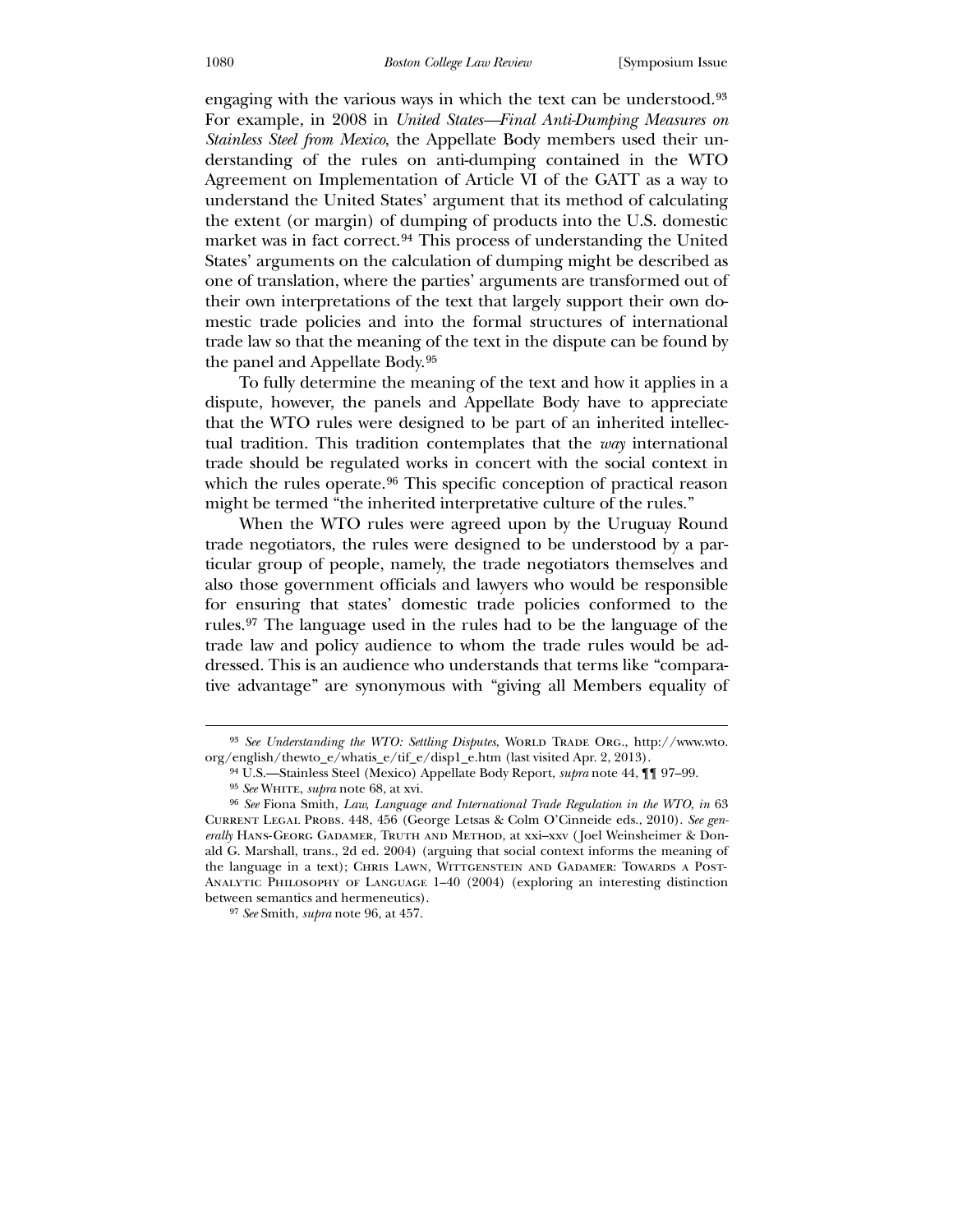opportunity in international trade"; that "protectionism" is a pejorative term identifying unacceptable trade measures used by Members to insulate their domestic industries from cheap imports; and that "liberalization" means a utopian vision where all resources are distributed equally between Members by the operation of a "free market" in goods and services and where economically powerful Members provide equal access to their domestic markets for weaker, less economically powerful Members.<sup>[98](#page-19-0)</sup>

 This language of trade lawyers, policymakers, and the existing rules in the GATT showed the Uruguay Round trade negotiators the way the WTO rules must be expressed. This language demonstrated what the rules could say and the way the rules should say it if they were to convince the trade negotiators, subsequent trade ministers, and all those subject to the rules, that the rules as drafted were a legitimate way of regulating international trade. The language of trade lawyers, policymakers, and the GATT dictated how the appropriate delimitation of the rules would be drawn and how the rules would establish guidelines as to when Members' power to conduct domestic trade policies without regard to the impact on other Members would be restricted and when it would not. Finally, this language also demonstrated how to construct each rule within the required parameters so that it made sense to those who would be working with and subject to the rules.<sup>[99](#page-19-1)</sup>

 The Uruguay Round trade negotiators were able to include new words and phrases to more effectively control international trade than the GATT had.[100](#page-19-2) Although not from the language of the GATT, such phrases are legitimate linguistic means to control international trade because the way words are used, particularly how they take on meaning, how that meaning is fixed and then changed over time, is all established by the inherited interpretative culture in which they exist. The trade negotiators responsible for agreeing to the WTO rules therefore could not simply create the rules out of nothing using *any* linguistic construction that they chose; they had to work within the parameters already set by the language in which they were operating. The language itself was channeling what could be said and what could not be said in the rules, and how it should be said. It dictated what new sense could be attributed to the particular terms in the rules, like whether there

<sup>98</sup> *See* Michael Trebilcock et al., The Regulation of International Trade 1–20 (4th ed. 2013) (providing a classic reiteration of the rationale for free trade liberalization).

<sup>&</sup>lt;sup>99</sup> This Section draws inspiration from WHITE, *supra* note 68, at xvi. 100 *See* Smith, *supra* note 96, at 457 (describing such new words and phrases in the agri-

<span id="page-19-2"></span><span id="page-19-1"></span><span id="page-19-0"></span>cultural context).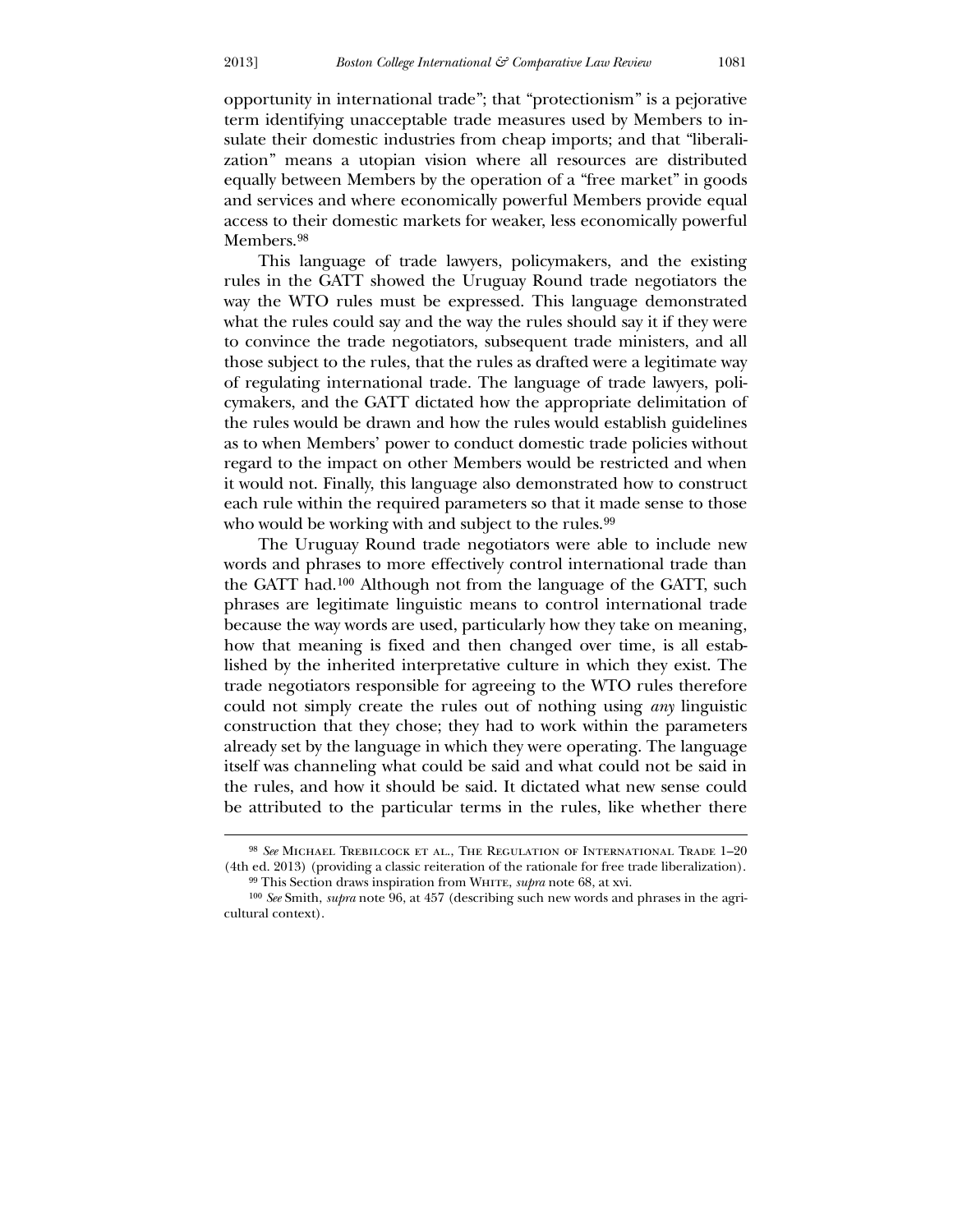could be an evolutionary meaning to "exhaustible" in the text of "conservation of *exhaustible* natural resources,"<sup>[101](#page-20-0)</sup> or what domestic trade policies and state behavior in response to the rules would be regarded as legitimate or illegitimate, or in what ways the rules could be critically evaluated to make them "better" than the weaker provisions from the earlier GATT rules.

 In other words, the WTO rules significantly modify and add to the obligations of the GATT, but they are built on the existing rules and the pro-trade liberalization interpretative tradition of the GATT.[102](#page-20-1) This interpretative tradition has its own language; way of speaking, expressing ideas, and defining problems and solutions; and way of embracing and excluding new ideas and meanings for the rules. Thus, WTO law has its own inherited interpretative culture—its own approach to reasoning with rules. This approach is created, delineated, and modified by language. The language of the WTO creates the inherited interpretative culture in which it operates and controls what can be said and what cannot be said about it. It creates a "world of shared meanings."<sup>[103](#page-20-2)</sup> Thus, we should not be surprised in this "world" that ideas from outsiders, like human rights and environmental scholars, about how WTO law should be regulated are often rejected as "wrong" or misguided by trade lawyers and policymakers. These ideas often place the individual at the heart of the analysis and address her diverse and complex needs in ways that simply do not translate readily into the language of comparative advantage and trade liberalization. We should not really be surprised therefore when trade experts dismiss them as wrong or misguided, or when such ideas are castigated as "protectionist" *—*the most dismissive of trade lawyers' insults.[104](#page-20-3)

<sup>101</sup> *See* U.S.—Shrimp Appellate Body Report, *supra* note 50, ¶¶ 113–114 (emphasis added); *supra* notes 82–85 and accompanying text (discussing the interpretation of GATT Article XX(g) in the *U.S—Shrimp* dispute).

<sup>&</sup>lt;sup>102</sup> See generally PETROS C. MAVROIDIS, THE GENERAL AGREEMENT ON TARIFFS AND Trade (2005) (describing the GATT's core obligations and examining remaining GATT obligations in light of the advent of the WTO).

<sup>103</sup> *See* James Boyd White, When Words Lose Their Meanings: Constitutions and Reconstitutions of Language, Character, and Community 7 (1984).

<span id="page-20-3"></span><span id="page-20-2"></span><span id="page-20-1"></span><span id="page-20-0"></span><sup>104</sup> For example, protectionism was a theme in the famous Petersmann/Alston debate. *Compare* Ernst-Ulrich Petersmann, *Time for a United Nations 'Global Compact' for Integrating Human Rights into the Law of Worldwide Organizations: Lessons from European Integration*, 13 Eur. J. Int'l L. 621, 624 (2002) (calling for organizations like the WTO to incorporate recognized human rights law into their law and practice), *with* Philip Alston, *Resisting the Merger and Acquisition of Human Rights by Trade Law: A Reply to Petersmann*, 13 Eur. J. Int'l L. 815, 816 (2002) (rejecting Petersmann's proposal to enforce human rights through the WTO). *See also* Ernst-Ulrich Petersmann, *Taking Human Dignity, Poverty and Empowerment of*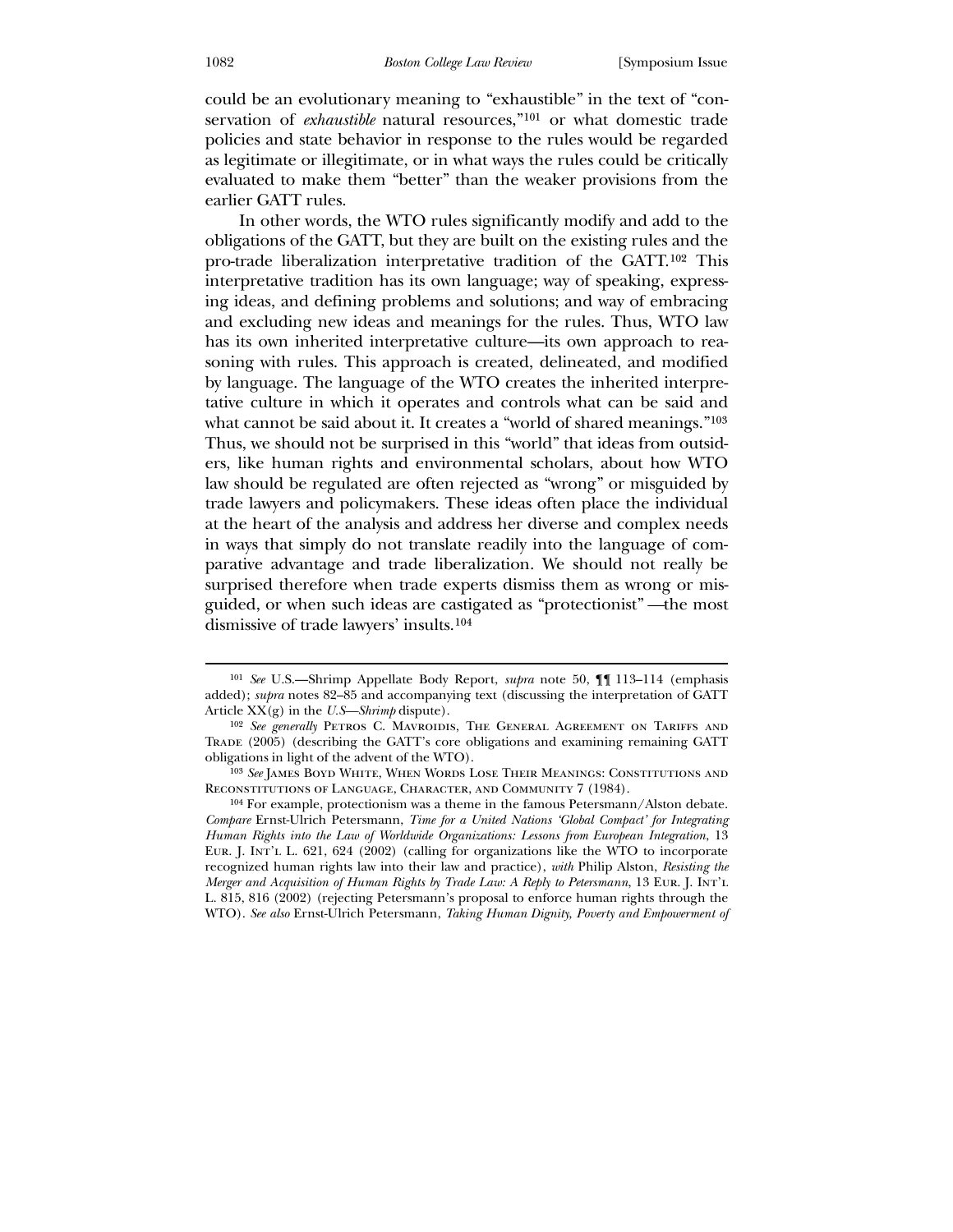<u>.</u>

#### C. *The WTO's Unique Interpretive Heritage as a Constraint on Interpretation*

 To find the meaning of the rules in any instance, the panel and Appellate Body members must situate their own interpretation of the text within a world of shared meanings. They must express their interpretation in the same linguistic way the WTO Members' expert legal representatives, policymakers, and academic commentators express their own ideas about the text and they must understand the language of the rules the way those legal advisers, policy officials, and academic commentators do. If the panels and Appellate Body do not talk about the rules as the other stakeholders do, understand the rules as they do, and phrase their interpretations of the meaning of WTO obligations as they do, the panels and Appellate Body lose the ability to talk about the rules: their words literally lose their meaning and have no sense in the culture of the WTO rules. In reality, this means their interpretation is declared wrong, misguided, or inappropriate, or they are thought to misunderstand the nature of the legal obligations or the task before them. For example, in 2008 in the *United States—Final Anti-Dumping Measures on Stainless Steel from Mexico* dispute, the Appellate Body castigated the lower panel for refusing to follow the Appellate Body's previous rulings on the definition of "zeroing," and thus not performing the panel's legal obligations under the DSU.[105](#page-21-0) The decision highlights that deviation from the interpretive culture of the rules can be deemed a misapplication or violation of the rules themselves.

 For the panel or Appellate Body's interpretation of the rules in any instance to be regarded as legitimate, the panels and Appellate Body must fully embrace the inherited interpretative culture of the rules. They must express their interpretation of the rules' meaning in line with the specific conception of practical reasoning under the WTO rules as a way of fully engaging with them. Understood in this way, interpretation is a dynamic process: the panels and Appellate Body are always mediating between the contemporary practices of states and the inherited intellectual tradition of the text as they grapple to give effect to the rules in any given instance. This process of mediation is one centered around language (not political expediency) as the panels and Appellate Body, and the Members, must find some common way of un-

*Individuals More Seriously: Rejoinder to Alston*, 13 Eur. J. Int'l L. 845, 845 (2002) (responding to Alston's characterizations of Petersmann's arguments).

<span id="page-21-0"></span><sup>105</sup> U.S.—Stainless Steel (Mexico) Appellate Body Report, *supra* note 44, ¶ 161–162 ("We are deeply concerned about the Panel's decision to depart from well-established Appellate Body jurisprudence clarifying the interpretation of the same legal issues.").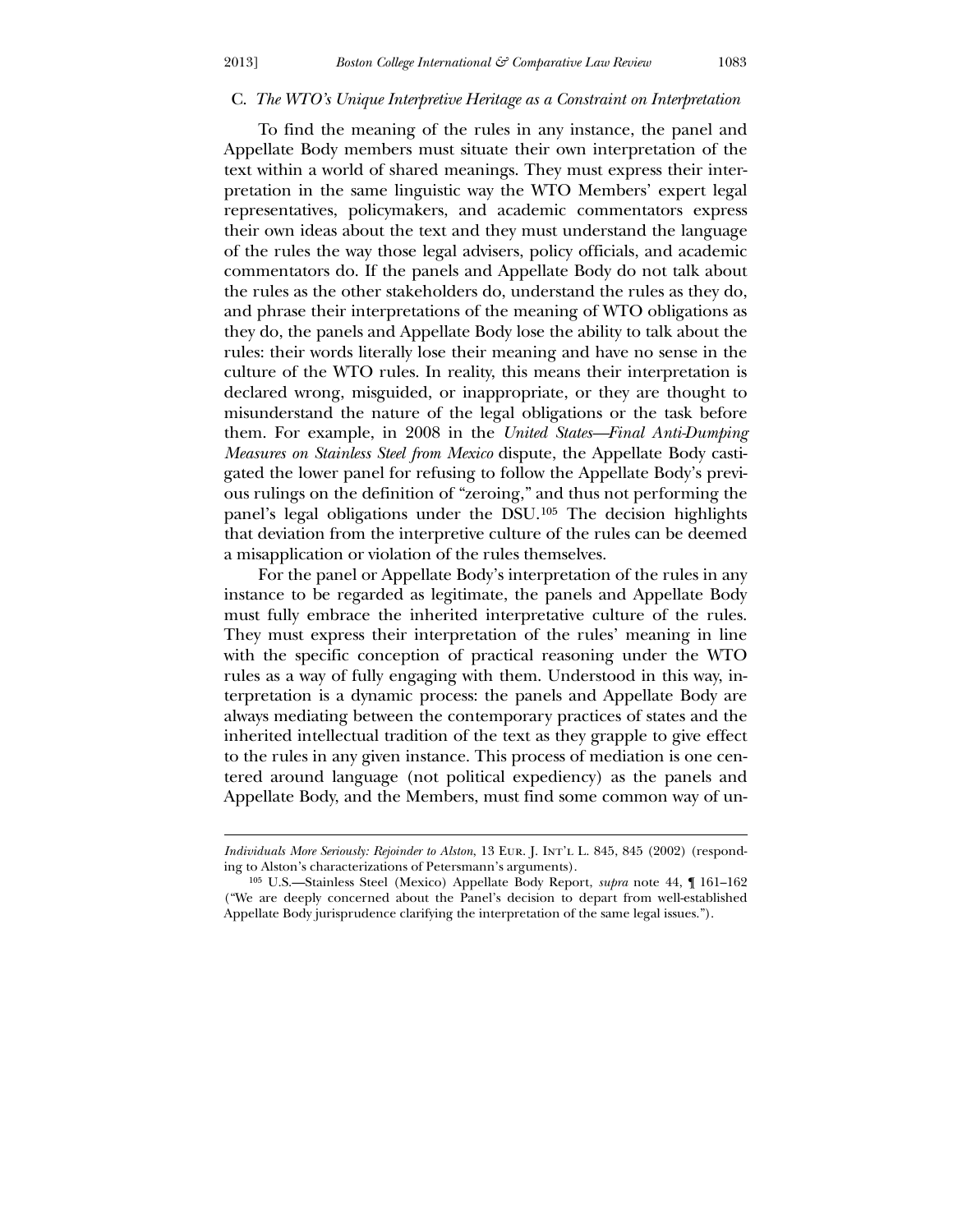derstanding one another.[106](#page-22-0) The result of this mediation is a new reality. That is, there is a gradual and subtle enrichment of the inherited intellectual tradition of international trade law and, as a corollary, of the meaning which can be discerned in the rules. Hence, there is a growing and evolving linguistic space in the rules to accommodate Members' contemporary domestic policies while maintaining the inherited intellectual culture of the WTO rules.[107](#page-22-1)

 Thus, interpretation of the language in which WTO rules are expressed is not simply a task of using the canons of construction of the Vienna Convention to find a meaning in the text and then fix an understanding of the WTO rules. Such an approach takes a view of the law as a formal structure with embedded meanings that can be readily extracted, thus aligning with the utopian view of the law that Koskenniemi describes.[108](#page-22-2) Likewise, interpretation of the language of the WTO rules is not a question of attuning the rules' meaning into the needs of Members in their trade policies, as this would only give effect to the vested interests of its Members. Interpretation of WTO law in this case would be volatile and highly unstable, vacillating between whichever Member was the most economically powerful protagonist. Such a view would undermine the critical value of rules as an ameliorating influence on the exercise of illegitimate power in a world where Members possess different advantages and disadvantages in their international politics. In the current Doha Round of multilateral trade,<sup>[109](#page-22-3)</sup> developing countries' needs in international trade are more important, so it is very clear that allowing the rules merely to reflect the needs of the economically dominant Members is out of line with the current ambitions for international trade regulation.[110](#page-22-4) State behavior, especially abusive

<sup>&</sup>lt;sup>106</sup> *Cf.* KOSKENNIEMI, *supra* note 4, at 474–75 (examining the way the language of international law reflects present international society and the aims of international law).

<sup>107</sup> *See* U.S. Shrimp Appellate Body Report, *supra* note 50, ¶¶ 129–130 ("The words of Article  $XX(g)$ , "exhaustible natural resources", ... must be read by a treaty interpreter in the light of contemporary concerns of the community of nations about the protection and conservation of the environment."). Precisely when and how this evolution in meaning might occur is beyond the scope of the current Article. This Article uses White's literary theory of law to elucidate law's character. *See* WHITE, *supra* note 68, at 97-102. White's literary theory concentrates more on illuminating how meaning *was* imposed on rules in actual disputes and what this reveals about the nature of law, rather than trying to predict how that evolution might occur. *See* WHITE, *supra* note 68, at xiv.

<sup>108</sup> *See* Koskenniemi, *supra* note 4, at 564, 584.

<sup>&</sup>lt;sup>109</sup> *The Doha Round*, WORLD TRADE ORG., http://www.wto.org/english/tratop\_e/dda\_e/ dda\_e.htm (last visited Apr. 2, 2013).

<span id="page-22-4"></span><span id="page-22-3"></span><span id="page-22-2"></span><span id="page-22-1"></span><span id="page-22-0"></span><sup>110</sup> For a detailed analysis of the specific issues encountered by developing countries in international trade and the issues they wish to confront in the Doha Development Round negotiations, see generally Comm. on Trade & Dev., *Note by the Secretariat: Developmental Aspects*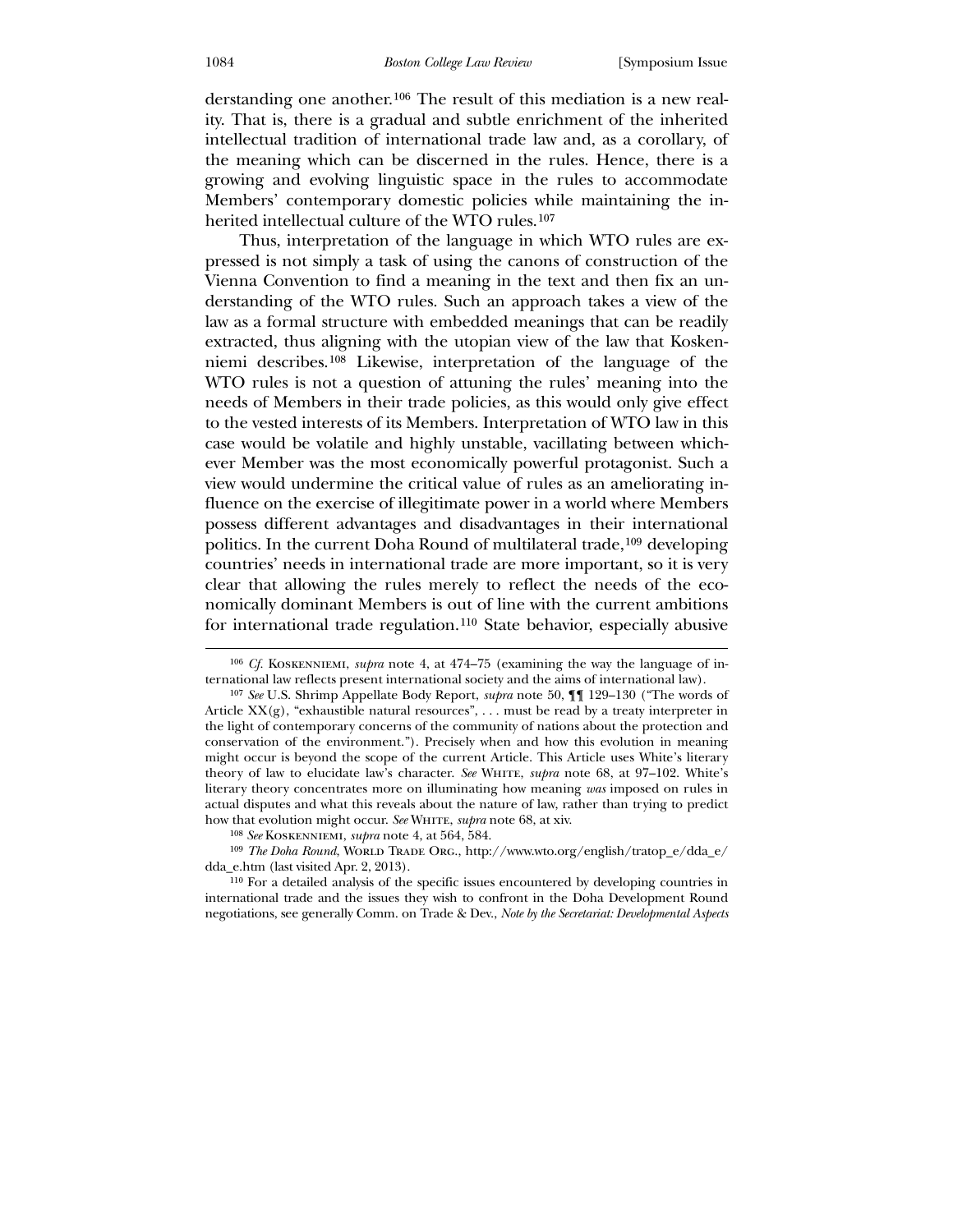behavior by economically powerful states, cannot (and should not) always determine the content of WTO law.[111](#page-23-0) Thus, interpretation of WTO law should not descend into an apology.<sup>[112](#page-23-1)</sup>

 For Koskenniemi, public international law is destined to slide between two opposing points: apology and utopia.[113](#page-23-2) WTO law has many roots in public international law and has certainly been enriched by much scholarship grounded in public international law. Therefore, on Koskenniemi's theory, it would seem that WTO law, specifically the normative question of what should be the basis in which the language of the WTO rules should be interpreted, also would be prone to forever sliding between an apologetic notion of the WTO's rules and a utopian vision.

 Yet, WTO law appears to have an inherited intellectual culture—a way of reasoning with rules—that shapes and limits interpretation of the international trade rules by grounding meaning firmly in the rules' language, rather than political expediency, as Koskenniemi claimed. This culture of the rules is like sticky toffee: although it allows for some pull between the apology and utopian visions of law Koskenniemi powerfully charted, its stickiness prevents the permanent slide from one extreme to another. The language of the rules has its own character that shapes what can be said about the rules and the way it can be said. This language is not a means of communication over which the panels and Appellate Body retain full power. Instead, the language seems to possess its own dynamic existence that all the actors in international trade relations in the WTO—the panels, the Appellate Body, the policymakers, corporations, and nongovernmental organizations-—are all part of, and at the same time, contribute to. It does not appear possible to remain "outside" and unconnected from the language of the rules as though it were possible to reach for the toolbox of the rules of the Vienna Convention's canons of construction and then apply those tools to the interpretation of the language in the WTO rules in any way be-

<u>.</u>

*of the Doha Round of Negotiations*, WT/COMTD/W/143/Rev.5 (Oct. 28, 2010) (analyzing the specific issues encountered by developing countries in international trade and the issues that WTO Members wish to confront in the Doha Development Round negotiations); World Trade Organization, Ministerial Declaration of 14 November 2011, WT/MIN(01)/DEC/1, 41 I.L.M. 746 (2002) (outlining the scope of the Doha multilateral trade talks).

<sup>111</sup> Nye argues that it is critical to ameliorate the abuse of economic power imbalances between states. *See* Nye, The Future of Power, *supra* note 2, at 51–80. He argues for the greater use of "smart power" (i.e., reliance on soft power values of culture, democracy and other values) in a positive way to correct this imbalance. *See id*.

<sup>112</sup> *See* Koskenniemi, *supra* note 4, at 17.

<span id="page-23-2"></span><span id="page-23-1"></span><span id="page-23-0"></span><sup>113</sup> *See id.* at 17, 342.